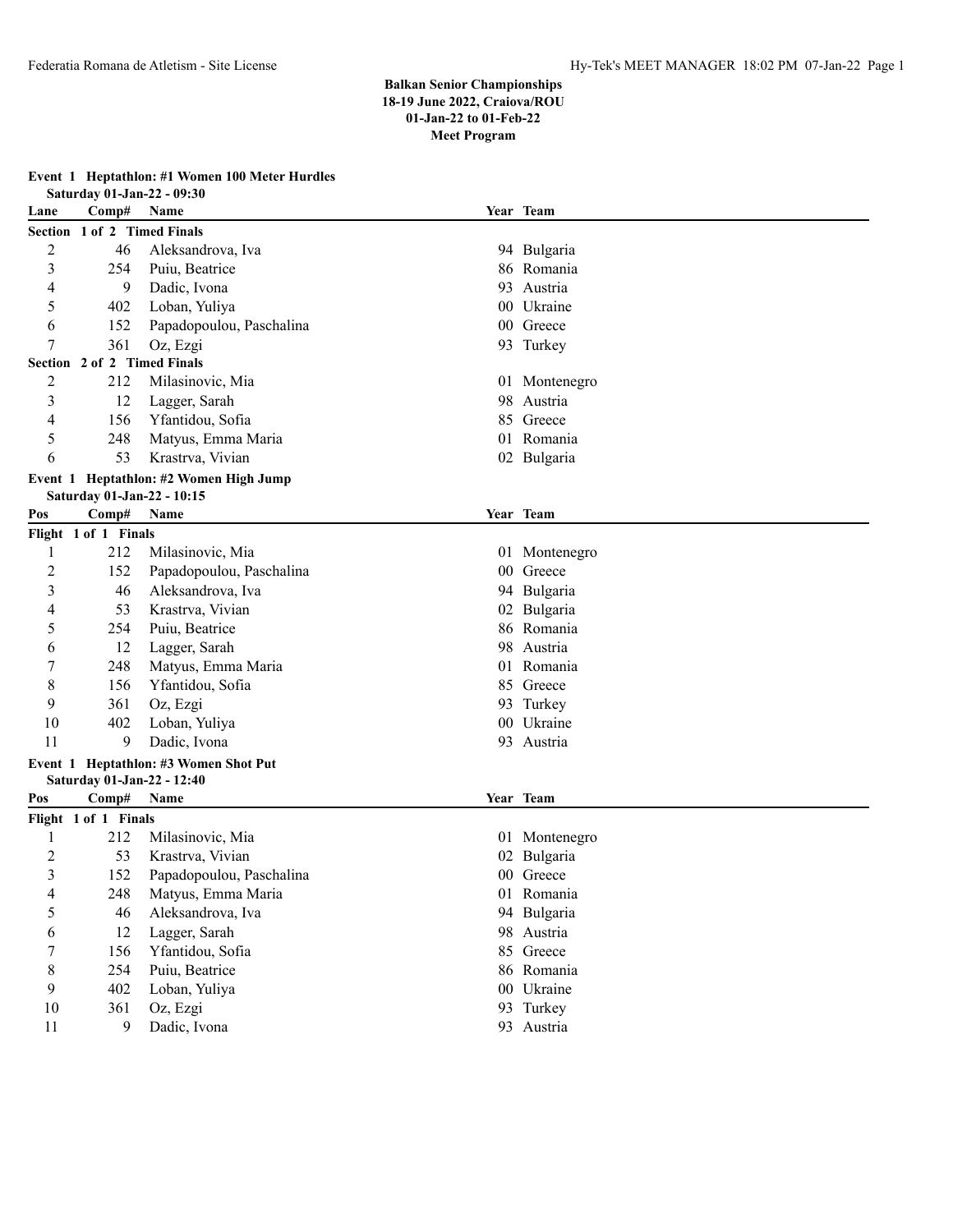## **Event 1 Heptathlon: #4 Women 200 Meter Dash**

|                |                          | Saturday 01-Jan-22 - 20:30             |                 |               |
|----------------|--------------------------|----------------------------------------|-----------------|---------------|
| Lane           | Comp#                    | Name                                   |                 | Year Team     |
|                |                          | Section 1 of 2 Timed Finals            |                 |               |
| $\overline{c}$ | 53                       | Krastrva, Vivian                       |                 | 02 Bulgaria   |
| 3              | 152                      | Papadopoulou, Paschalina               |                 | 00 Greece     |
| 4              | 9                        | Dadic, Ivona                           | 93              | Austria       |
| 5              | 46                       | Aleksandrova, Iva                      |                 | 94 Bulgaria   |
| 6              | 156                      | Yfantidou, Sofia                       |                 | 85 Greece     |
| 7              | 254                      | Puiu, Beatrice                         |                 | 86 Romania    |
|                |                          | Section 2 of 2 Timed Finals            |                 |               |
| 3              | 402                      | Loban, Yuliya                          |                 | 00 Ukraine    |
| 4              | 12                       | Lagger, Sarah                          |                 | 98 Austria    |
| 5              | 361                      | Oz, Ezgi                               |                 | 93 Turkey     |
| 6              | 248                      | Matyus, Emma Maria                     |                 | 01 Romania    |
| 7              | 212                      | Milasinovic, Mia                       |                 | 01 Montenegro |
|                |                          | Event 1 Heptathlon: #5 Women Long Jump |                 |               |
|                | Sunday 02-Jan-22 - 09:35 |                                        |                 |               |
| Pos            | Comp#                    | Name                                   |                 | Year Team     |
|                | Flight 1 of 1 Finals     |                                        |                 |               |
| 1              | 212                      | Milasinovic, Mia                       |                 | 01 Montenegro |
| $\overline{c}$ | 46                       | Aleksandrova, Iva                      |                 | 94 Bulgaria   |
| 3              | 12                       | Lagger, Sarah                          | 98              | Austria       |
| 4              | 248                      | Matyus, Emma Maria                     | 01              | Romania       |
| 5              | 152                      | Papadopoulou, Paschalina               | 00 <sup>°</sup> | Greece        |
| 6              | 254                      | Puiu, Beatrice                         |                 | 86 Romania    |
| 7              | 53                       | Krastrva, Vivian                       | 02              | Bulgaria      |
| 8              | 156                      | Yfantidou, Sofia                       |                 | 85 Greece     |
| 9              | 402                      | Loban, Yuliya                          |                 | 00 Ukraine    |
| 10             | 361                      | Oz, Ezgi                               |                 | 93 Turkey     |
| 11             | 9                        | Dadic, Ivona                           |                 | 93 Austria    |
| Event 1        |                          | Heptathlon: #6 Women Javelin Throw     |                 |               |
|                | Sunday 02-Jan-22 - 17:00 |                                        |                 |               |
| Pos            | Comp#                    | Name                                   |                 | Year Team     |
|                | Flight 1 of 1 Finals     |                                        |                 |               |
| 1              | 212                      | Milasinovic, Mia                       |                 | 01 Montenegro |
| $\overline{c}$ | 248                      | Matyus, Emma Maria                     | 01              | Romania       |
| 3              | 156                      | Yfantidou, Sofia                       |                 | 85 Greece     |
| 4              | 53                       | Krastrva, Vivian                       |                 | 02 Bulgaria   |
| 5              | 9                        | Dadic, Ivona                           |                 | 93 Austria    |
| 6              | 254                      | Puiu, Beatrice                         |                 | 86 Romania    |
| 7              | 402                      | Loban, Yuliya                          |                 | 00 Ukraine    |
| 8              | 12                       | Lagger, Sarah                          |                 | 98 Austria    |
| 9              | 46                       | Aleksandrova, Iva                      |                 | 94 Bulgaria   |
| 10             | 152                      | Papadopoulou, Paschalina               |                 | 00 Greece     |
| 11             | 361                      | Oz, Ezgi                               |                 | 93 Turkey     |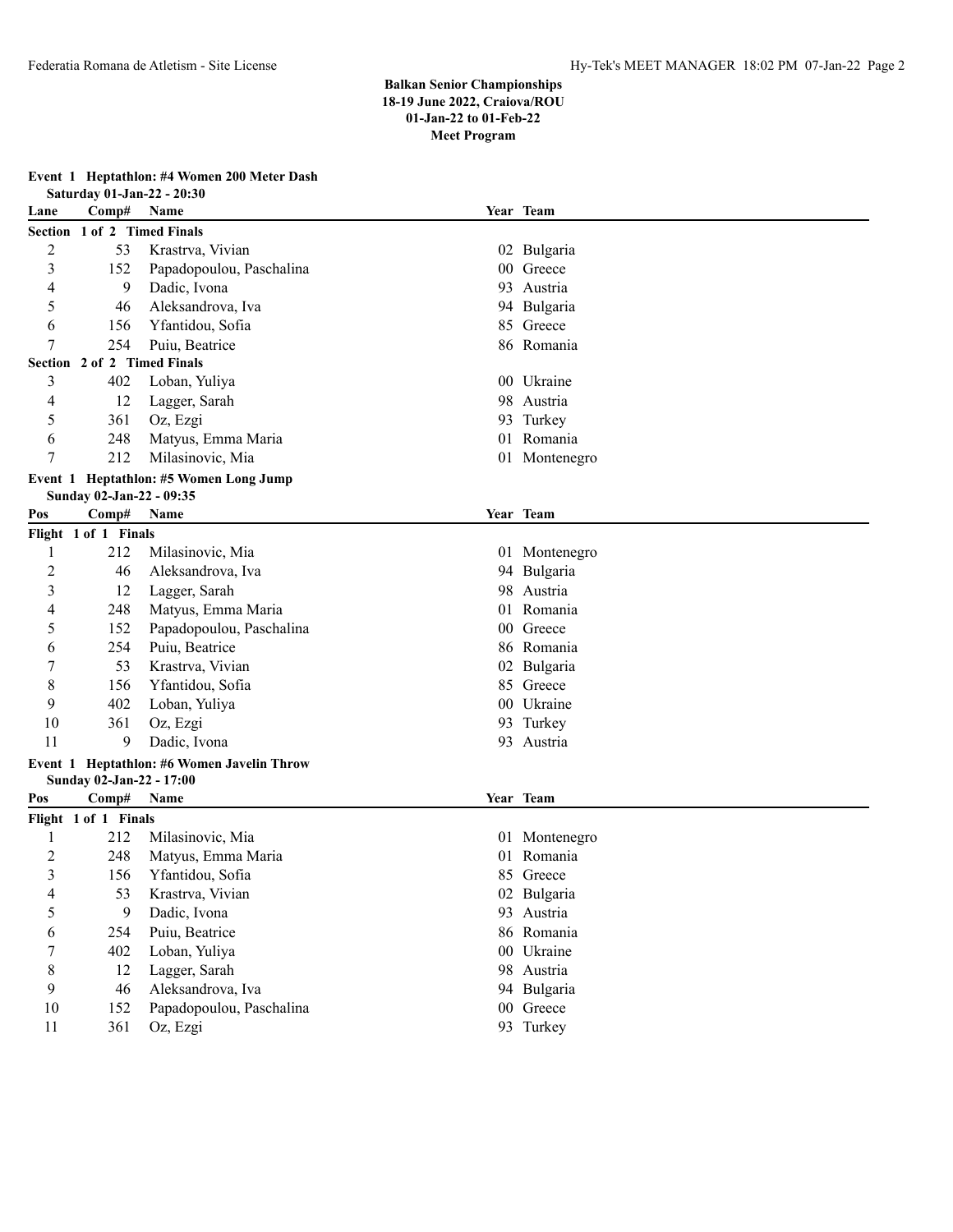|  | Event 1 Heptathlon: #7 Women 800 Meter Run |  |  |  |  |  |
|--|--------------------------------------------|--|--|--|--|--|
|--|--------------------------------------------|--|--|--|--|--|

|                         | Sunday 02-Jan-22 - 19:10    |                                          |    |               |
|-------------------------|-----------------------------|------------------------------------------|----|---------------|
| Lane                    | Comp#                       | Name                                     |    | Year Team     |
|                         | Section 1 of 1 Timed Finals |                                          |    |               |
| 1                       | 156                         | Yfantidou, Sofia                         |    | 85 Greece     |
| 2                       | 402                         | Loban, Yuliya                            |    | 00 Ukraine    |
| 3                       | 254                         | Puiu, Beatrice                           |    | 86 Romania    |
| 4                       | 9                           | Dadic, Ivona                             | 93 | Austria       |
| 5                       | 152                         | Papadopoulou, Paschalina                 |    | 00 Greece     |
| 6                       | 248                         | Matyus, Emma Maria                       |    | 01 Romania    |
| 7                       | 46                          | Aleksandrova, Iva                        |    | 94 Bulgaria   |
| 8                       | 53                          | Krastrva, Vivian                         |    | 02 Bulgaria   |
| 9                       | 361                         | Oz, Ezgi                                 |    | 93 Turkey     |
| 10                      | 212                         | Milasinovic, Mia                         |    | 01 Montenegro |
| 11                      | 12                          | Lagger, Sarah                            |    | 98 Austria    |
|                         |                             | Event 2 Decathlon: #1 Men 100 Meter Dash |    |               |
|                         | Saturday 01-Jan-22 - 09:50  |                                          |    |               |
| Lane                    | Comp#                       | <b>Name</b>                              |    | Year Team     |
|                         | Section 1 of 1 Timed Finals |                                          |    |               |
| 3                       | 219                         | Pesic, Dragan                            |    | 93 Montenegro |
| 4                       | 218                         | Pesic, Darko                             | 92 | Montenegro    |
| 5                       | 194                         | Atias, Ariel                             | 99 | Israel        |
| 6                       | 173                         | Peristeris, Aris Nikolaos                |    | 98 Greece     |
|                         |                             | Event 2 Decathlon: #2 Men Long Jump      |    |               |
|                         | Saturday 01-Jan-22 - 10:35  |                                          |    |               |
| Pos                     | Comp#                       | Name                                     |    | Year Team     |
|                         | Flight 1 of 1 Finals        |                                          |    |               |
| 1                       | 173                         | Peristeris, Aris Nikolaos                |    | 98 Greece     |
| 2                       | 218                         | Pesic, Darko                             |    | 92 Montenegro |
| 3                       | 194                         | Atias, Ariel                             |    | 99 Israel     |
| 4                       | 219                         | Pesic, Dragan                            |    | 93 Montenegro |
|                         |                             | Event 2 Decathlon: #3 Men Shot Put       |    |               |
|                         | Saturday 01-Jan-22 - 11:40  |                                          |    |               |
| Pos                     | Comp#                       | Name                                     |    | Year Team     |
|                         | Flight 1 of 1 Finals        |                                          |    |               |
| 1                       | 219                         | Pesic, Dragan                            |    | 93 Montenegro |
| $\overline{\mathbf{c}}$ | 173                         | Peristeris, Aris Nikolaos                | 98 | Greece        |
| 3                       | 194                         | Atias, Ariel                             |    | 99 Israel     |
| 4                       | 218                         | Pesic, Darko                             |    | 92 Montenegro |
|                         |                             | Event 2 Decathlon: #4 Men High Jump      |    |               |
|                         | Saturday 01-Jan-22 - 16:30  |                                          |    |               |
| Pos                     | Comp#                       | Name                                     |    | Year Team     |
|                         | Flight 1 of 1 Finals        |                                          |    |               |
| 1                       | 219                         | Pesic, Dragan                            |    | 93 Montenegro |
| $\overline{c}$          | 218                         | Pesic, Darko                             |    | 92 Montenegro |
| 3                       | 194                         | Atias, Ariel                             |    | 99 Israel     |
| 4                       | 173                         | Peristeris, Aris Nikolaos                |    | 98 Greece     |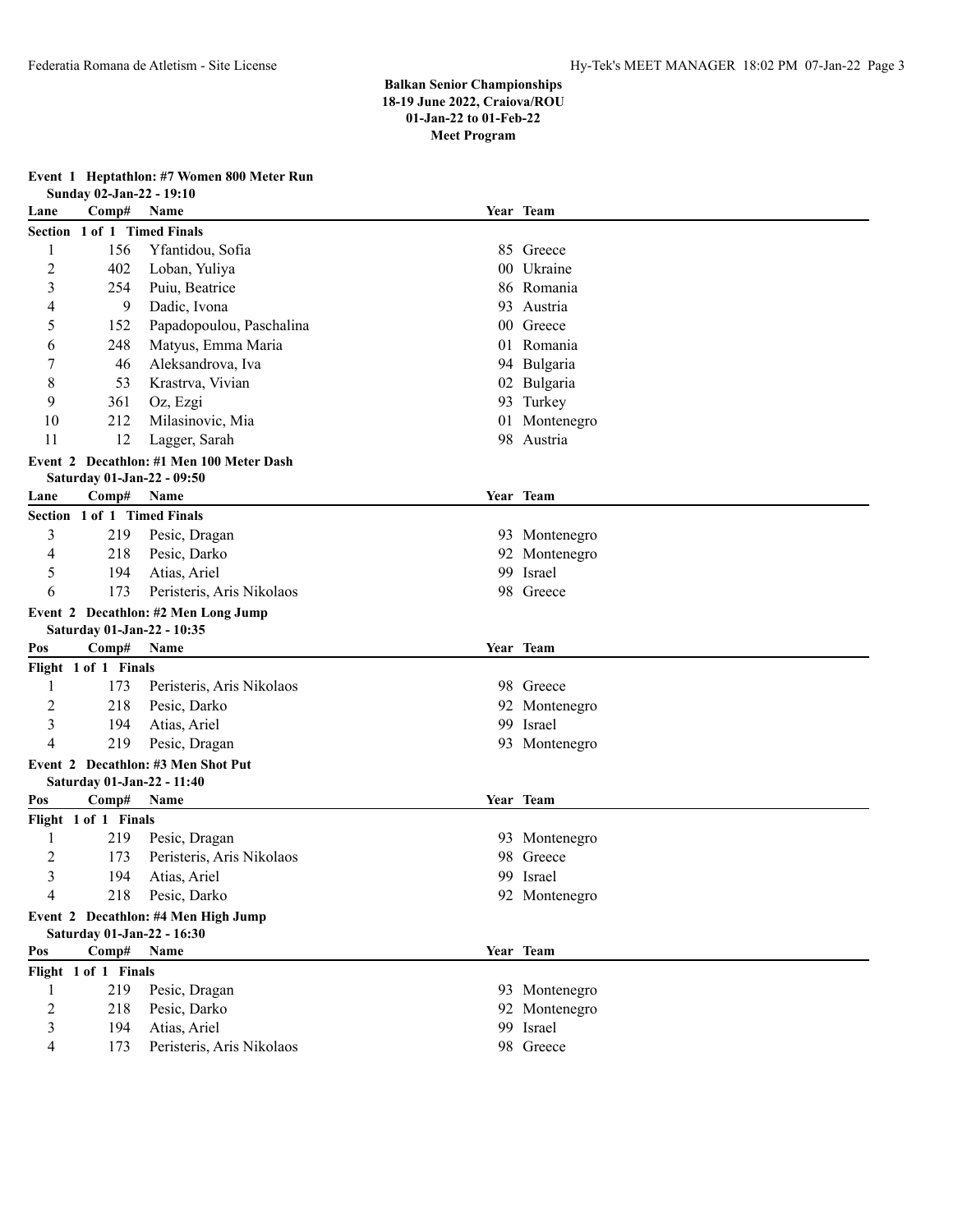**Event 2 Decathlon: #5 Men 400 Meter Run**

|                |                          | Saturday 01-Jan-22 - 18:50                    |               |
|----------------|--------------------------|-----------------------------------------------|---------------|
| Lane           | Comp#                    | Name                                          | Year Team     |
|                |                          | Section 1 of 1 Timed Finals                   |               |
| 3              | 194                      | Atias, Ariel                                  | 99 Israel     |
| 4              | 218                      | Pesic, Darko                                  | 92 Montenegro |
| 5              | 173                      | Peristeris, Aris Nikolaos                     | 98 Greece     |
| 6              | 219                      | Pesic, Dragan                                 | 93 Montenegro |
|                |                          | Event 2 Decathlon: #6 Men 110 Meter Hurdles   |               |
|                | Sunday 02-Jan-22 - 09:20 |                                               |               |
| Lane           | Comp#                    | Name                                          | Year Team     |
|                |                          | Section 1 of 1 Timed Finals                   |               |
| 3              | 218                      | Pesic, Darko                                  | 92 Montenegro |
| 4              | 194                      | Atias, Ariel                                  | 99 Israel     |
| 5              | 173                      | Peristeris, Aris Nikolaos                     | 98 Greece     |
| 6              | 219                      | Pesic, Dragan                                 | 93 Montenegro |
|                |                          | <b>Event 2 Decathlon: #7 Men Discus Throw</b> |               |
|                | Sunday 02-Jan-22 - 03:55 |                                               |               |
| Pos            | Comp#                    | <b>Name</b>                                   | Year Team     |
|                | Flight 1 of 1 Finals     |                                               |               |
| 1              | 194                      | Atias, Ariel                                  | 99 Israel     |
| 2              | 219                      | Pesic, Dragan                                 | 93 Montenegro |
| 3              | 173                      | Peristeris, Aris Nikolaos                     | 98 Greece     |
| 4              | 218                      | Pesic, Darko                                  | 92 Montenegro |
|                |                          | Event 2 Decathlon: #8 Men Pole Vault          |               |
|                | Sunday 02-Jan-22 - 11:30 |                                               |               |
| Pos            | Comp#                    | Name                                          | Year Team     |
|                | Flight 1 of 1 Finals     |                                               |               |
| 1              | 219                      | Pesic, Dragan                                 | 93 Montenegro |
| 2              | 218                      | Pesic, Darko                                  | 92 Montenegro |
| 3              | 173                      | Peristeris, Aris Nikolaos                     | 98 Greece     |
| 4              | 194                      | Atias, Ariel                                  | 99 Israel     |
|                |                          | Event 2 Decathlon: #9 Men Javelin Throw       |               |
|                | Sunday 02-Jan-22 - 18:00 |                                               |               |
| Pos            | Comp#                    | Name                                          | Year Team     |
|                | Flight 1 of 1 Finals     |                                               |               |
| 1              | 173                      | Peristeris, Aris Nikolaos                     | 98 Greece     |
| $\overline{c}$ | 218                      | Pesic, Darko                                  | 92 Montenegro |
| 3              | 219                      | Pesic, Dragan                                 | 93 Montenegro |
| 4              | 194                      | Atias, Ariel                                  | 99 Israel     |
|                |                          | Event 2 Decathlon: #10 Men 1500 Meter Run     |               |
|                | Sunday 02-Jan-22 - 20:20 |                                               |               |
| Lane           | Comp# Name               |                                               | Year Team     |
|                |                          | Section 1 of 1 Timed Finals                   |               |
| 1              | 194                      | Atias, Ariel                                  | 99 Israel     |
| $\overline{2}$ | 218                      | Pesic, Darko                                  | 92 Montenegro |
| 3              | 173                      | Peristeris, Aris Nikolaos                     | 98 Greece     |
| 4              | 219                      | Pesic, Dragan                                 | 93 Montenegro |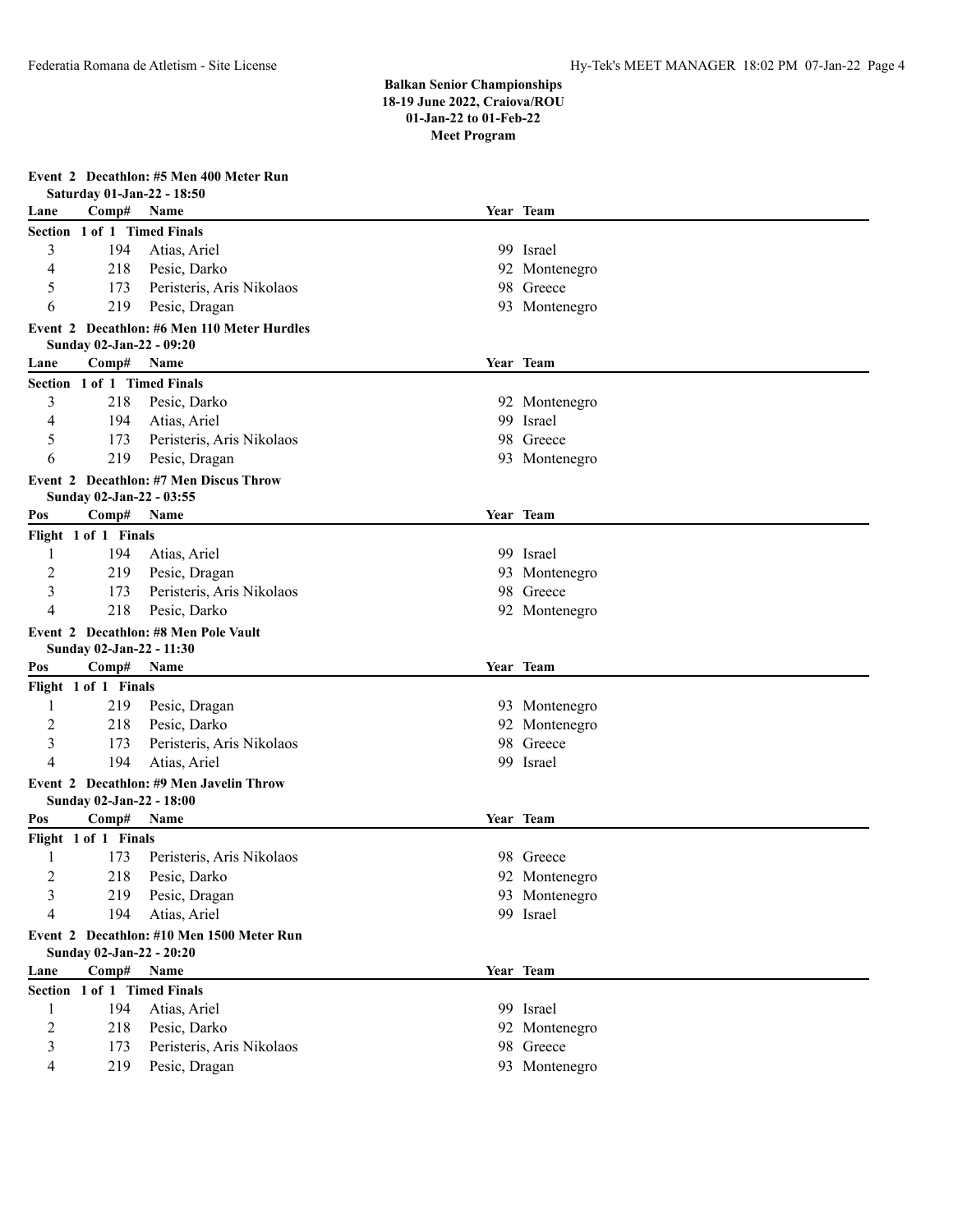**Event 3 Men Hammer Throw Saturday 01-Jan-22 - 10:30**

| Year Team<br>Comp#<br>Pos<br>Name<br>Flight 1 of 1 Finals<br>Gurgenidze, Lasha-Giorgi<br>130<br>99 Georgia<br>1<br>$\overline{2}$<br>283<br>Micu, Mihaita Andrei<br>99 Romania<br>3<br>62<br>Mihov, Nikola<br>98<br>Bulgaria<br>58<br>Andreev, Valentin<br>02 Bulgaria<br>4<br>5<br>122<br>Poursanidis, Alexandros<br>93 Cyprus<br>397<br>Yilmazer, Halil<br>6<br>01 Turkey<br>7<br>166<br>Menglebey, Ivan<br>95 Greece<br>8<br>87<br>Greguric, Matija<br>96 Croatia<br>9<br>462<br>Piskunov, Hlib<br>98 Ukraine<br>377<br>10<br>Baltaci, Ozkan<br>94 Turkey<br>411<br>11<br>Havryliuk, Mykhailo<br>99 Ukraine<br>12<br>426<br>Perevoznikov, Serhiy<br>98 Ukraine<br>13<br>228<br>Marghiev, Serghei<br>92 Rep. Moldova<br><b>Event 4 Women Discus Throw</b><br>Saturday 01-Jan-22 - 18:00<br>Year Team<br>Pos<br>Comp#<br>Name |  |
|--------------------------------------------------------------------------------------------------------------------------------------------------------------------------------------------------------------------------------------------------------------------------------------------------------------------------------------------------------------------------------------------------------------------------------------------------------------------------------------------------------------------------------------------------------------------------------------------------------------------------------------------------------------------------------------------------------------------------------------------------------------------------------------------------------------------------------|--|
|                                                                                                                                                                                                                                                                                                                                                                                                                                                                                                                                                                                                                                                                                                                                                                                                                                |  |
|                                                                                                                                                                                                                                                                                                                                                                                                                                                                                                                                                                                                                                                                                                                                                                                                                                |  |
|                                                                                                                                                                                                                                                                                                                                                                                                                                                                                                                                                                                                                                                                                                                                                                                                                                |  |
|                                                                                                                                                                                                                                                                                                                                                                                                                                                                                                                                                                                                                                                                                                                                                                                                                                |  |
|                                                                                                                                                                                                                                                                                                                                                                                                                                                                                                                                                                                                                                                                                                                                                                                                                                |  |
|                                                                                                                                                                                                                                                                                                                                                                                                                                                                                                                                                                                                                                                                                                                                                                                                                                |  |
|                                                                                                                                                                                                                                                                                                                                                                                                                                                                                                                                                                                                                                                                                                                                                                                                                                |  |
|                                                                                                                                                                                                                                                                                                                                                                                                                                                                                                                                                                                                                                                                                                                                                                                                                                |  |
|                                                                                                                                                                                                                                                                                                                                                                                                                                                                                                                                                                                                                                                                                                                                                                                                                                |  |
|                                                                                                                                                                                                                                                                                                                                                                                                                                                                                                                                                                                                                                                                                                                                                                                                                                |  |
|                                                                                                                                                                                                                                                                                                                                                                                                                                                                                                                                                                                                                                                                                                                                                                                                                                |  |
|                                                                                                                                                                                                                                                                                                                                                                                                                                                                                                                                                                                                                                                                                                                                                                                                                                |  |
|                                                                                                                                                                                                                                                                                                                                                                                                                                                                                                                                                                                                                                                                                                                                                                                                                                |  |
|                                                                                                                                                                                                                                                                                                                                                                                                                                                                                                                                                                                                                                                                                                                                                                                                                                |  |
|                                                                                                                                                                                                                                                                                                                                                                                                                                                                                                                                                                                                                                                                                                                                                                                                                                |  |
|                                                                                                                                                                                                                                                                                                                                                                                                                                                                                                                                                                                                                                                                                                                                                                                                                                |  |
|                                                                                                                                                                                                                                                                                                                                                                                                                                                                                                                                                                                                                                                                                                                                                                                                                                |  |
| Flight 1 of 1 Finals                                                                                                                                                                                                                                                                                                                                                                                                                                                                                                                                                                                                                                                                                                                                                                                                           |  |
| 35<br>1<br>Tesanovic, Gorana<br>77 Bosnia & Hertzegovina                                                                                                                                                                                                                                                                                                                                                                                                                                                                                                                                                                                                                                                                                                                                                                       |  |
| $\overline{c}$<br>Romania<br>261<br>Tiganasu, Ioana Diana<br>00 <sup>°</sup>                                                                                                                                                                                                                                                                                                                                                                                                                                                                                                                                                                                                                                                                                                                                                   |  |
| 3<br>398<br>Deykun, Valeriya<br>00 Ukraine                                                                                                                                                                                                                                                                                                                                                                                                                                                                                                                                                                                                                                                                                                                                                                                     |  |
| 246<br>Lungu, Andreea Iuliana<br>02 Romania<br>4                                                                                                                                                                                                                                                                                                                                                                                                                                                                                                                                                                                                                                                                                                                                                                               |  |
| 5<br>214<br>Rakocevic, Kristina<br>98 Montenegro                                                                                                                                                                                                                                                                                                                                                                                                                                                                                                                                                                                                                                                                                                                                                                               |  |
| 331<br>01 Slovenia<br>Urankar, Hana<br>6                                                                                                                                                                                                                                                                                                                                                                                                                                                                                                                                                                                                                                                                                                                                                                                       |  |
| 7<br>360<br>Mermer, Nurten<br>95 Turkey                                                                                                                                                                                                                                                                                                                                                                                                                                                                                                                                                                                                                                                                                                                                                                                        |  |
| 8<br>Turk, Semra<br>367<br>90 Turkey                                                                                                                                                                                                                                                                                                                                                                                                                                                                                                                                                                                                                                                                                                                                                                                           |  |
| 9<br>192<br>99 Israel<br>Valeanu, Estel                                                                                                                                                                                                                                                                                                                                                                                                                                                                                                                                                                                                                                                                                                                                                                                        |  |
| 10<br>112<br>Lada, Androniki<br>91 Cyprus                                                                                                                                                                                                                                                                                                                                                                                                                                                                                                                                                                                                                                                                                                                                                                                      |  |
| 309<br>82 Serbia<br>11<br>Tomasevic, Dragana                                                                                                                                                                                                                                                                                                                                                                                                                                                                                                                                                                                                                                                                                                                                                                                   |  |
| 12<br>134<br>Anagnostopoulou, Chrysoula<br>91 Greece                                                                                                                                                                                                                                                                                                                                                                                                                                                                                                                                                                                                                                                                                                                                                                           |  |
| 13<br>405<br>82 Ukraine<br>Semenova, Natalya                                                                                                                                                                                                                                                                                                                                                                                                                                                                                                                                                                                                                                                                                                                                                                                   |  |
| <b>Event 5 Women Pole Vault</b>                                                                                                                                                                                                                                                                                                                                                                                                                                                                                                                                                                                                                                                                                                                                                                                                |  |
| Saturday 01-Jan-22 - 18:00<br>Year Team<br>Pos<br><b>Name</b>                                                                                                                                                                                                                                                                                                                                                                                                                                                                                                                                                                                                                                                                                                                                                                  |  |
| $\bf Comp\#$                                                                                                                                                                                                                                                                                                                                                                                                                                                                                                                                                                                                                                                                                                                                                                                                                   |  |
| Flight 1 of 1 Finals<br>93 Israel<br>Berenstein, Naama                                                                                                                                                                                                                                                                                                                                                                                                                                                                                                                                                                                                                                                                                                                                                                         |  |
| 184<br>$\mathbf{I}$<br>$\overline{c}$<br>250<br>Necoara, Valentina Iulia<br>05 Romania                                                                                                                                                                                                                                                                                                                                                                                                                                                                                                                                                                                                                                                                                                                                         |  |
| 3<br>238<br>97 Romania<br>Dragan, Stefania Andreea                                                                                                                                                                                                                                                                                                                                                                                                                                                                                                                                                                                                                                                                                                                                                                             |  |
| 97 Croatia<br>75<br>Jurisa, Lara<br>4                                                                                                                                                                                                                                                                                                                                                                                                                                                                                                                                                                                                                                                                                                                                                                                          |  |
| 349<br>94 Turkey<br>5<br>Arikazan, Buse                                                                                                                                                                                                                                                                                                                                                                                                                                                                                                                                                                                                                                                                                                                                                                                        |  |
| 154<br>Polak, Eleni-Klaoudia<br>96 Greece<br>6                                                                                                                                                                                                                                                                                                                                                                                                                                                                                                                                                                                                                                                                                                                                                                                 |  |
| $\tau$<br>148<br>Kyriakopoulou, Nikoleta<br>86 Greece                                                                                                                                                                                                                                                                                                                                                                                                                                                                                                                                                                                                                                                                                                                                                                          |  |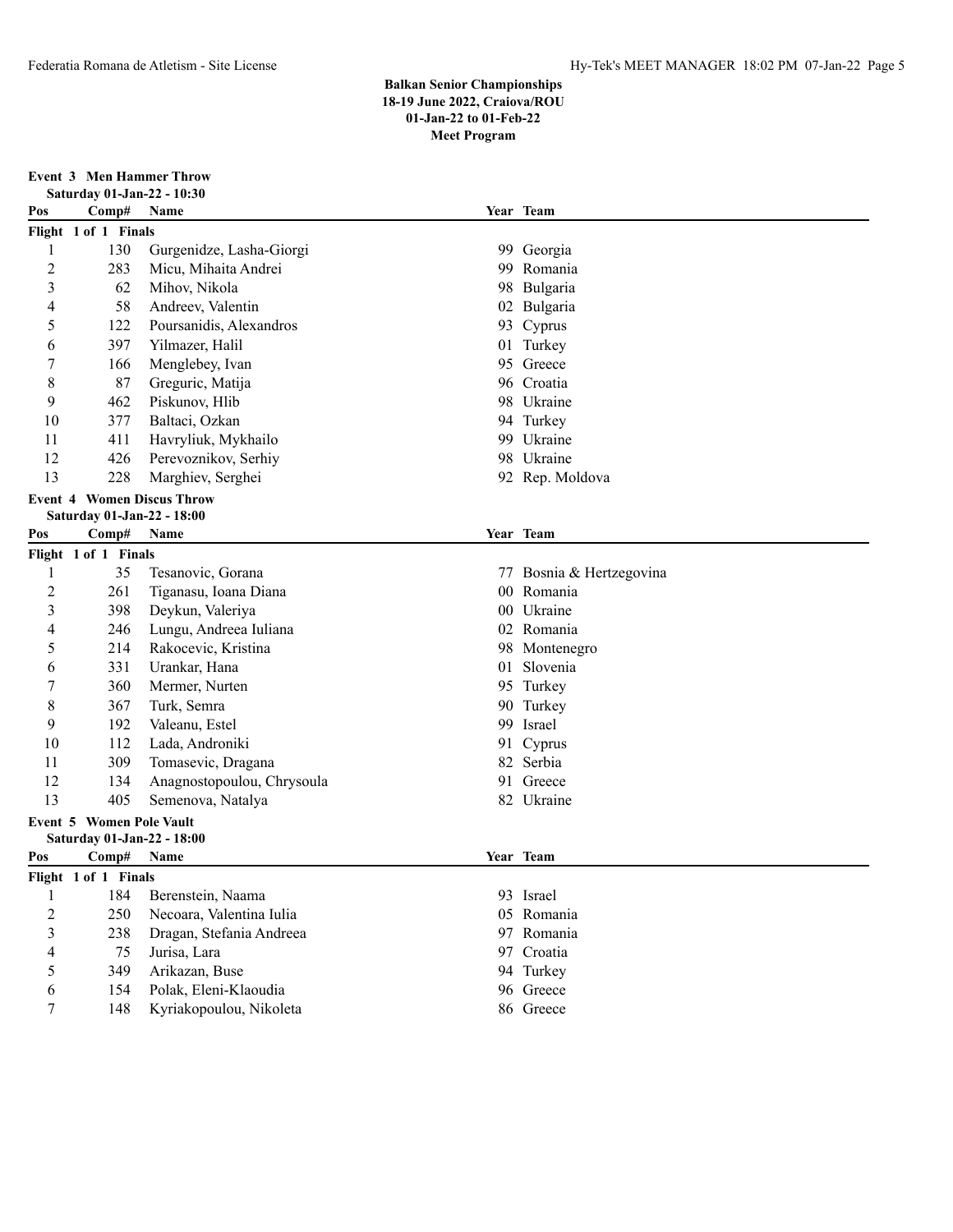# **Event 6 Men 400 Meter Hurdles**

|                |                             | Saturday 01-Jan-22 - 18:30             |    |                         |
|----------------|-----------------------------|----------------------------------------|----|-------------------------|
| Lane           | Comp#                       | Name                                   |    | Year Team               |
|                | Section 1 of 2 Timed Finals |                                        |    |                         |
| $\overline{2}$ | 317                         | Kostic, Nikola                         |    | 04 Serbia               |
| 3              | 24                          | Kohldorfer, Leo                        |    | 01 Austria              |
| 4              | 28                          | Strohmayer-Dangl, Niklas               | 02 | Austria                 |
| 5              | 86                          | Cik, Stjepan Jan                       |    | 02 Croatia              |
| 6              | 205                         | Yakobi, Adam                           |    | 98 Israel               |
| 7              | 318                         | Markovic, Milos                        |    | 96 Serbia               |
|                | Section 2 of 2 Timed Finals |                                        |    |                         |
| 3              | 446                         | Idrizaj, Durjon                        |    | 91 Albania              |
| 4              | 268                         | Bondoc, Adrian Marian                  |    | 02 Romania              |
| 5              | 164                         | Levantinos, Dimitris                   |    | 97 Greece               |
| 6              | 226                         | Esanu, Cristian                        |    | 95 Rep. Moldova         |
| 7              | 126                         | Vasileiou, Anastasios                  |    | 97 Cyprus               |
|                |                             | <b>Event 7 Women 400 Meter Hurdles</b> |    |                         |
|                | Saturday 01-Jan-22 - 18:45  |                                        |    |                         |
|                |                             |                                        |    |                         |
| Lane           | Comp#                       | Name                                   |    | Year Team               |
|                | Section 1 of 2 Timed Finals |                                        |    |                         |
| 2              | 206                         | Ilsjami Baftari, Drita                 |    | 96 Macedonia            |
| 3              | 332                         | Zupin, Agata                           | 98 | Slovenia                |
| 4              | 140                         | Gnafaki, Dimitra                       |    | 97 Greece               |
| 5              | 17                          | Pressler, Lena                         | 01 | Austria                 |
| 6              | 329                         | Simoncic, Aneja                        |    | 96 Slovenia             |
| 7              | 301                         | Gajic, Maja                            | 97 | Serbia                  |
| 8              | 233                         | Banaga, Iulia Nicoleta                 | 99 | Romania                 |
|                | Section 2 of 2 Timed Finals |                                        |    |                         |
| $\overline{c}$ | 79                          | Simuncic, Ida                          |    | 96 Croatia              |
| 3              | 220                         | Berghii, Anna                          |    | 93 Rep. Moldova         |
| 4              | 49                          | Borukova, Kristina                     | 98 | Bulgaria                |
| 5              | 76                          | Koscak, Klara                          | 04 | Croatia                 |
| 6              | 234                         | Belgyan, Sanda                         |    | 92 Romania              |
| 7<br>8         | 113<br>454                  | Stavrou, Kalypso<br>Ahmet, Uibi        |    | 98 Cyprus<br>02 Albania |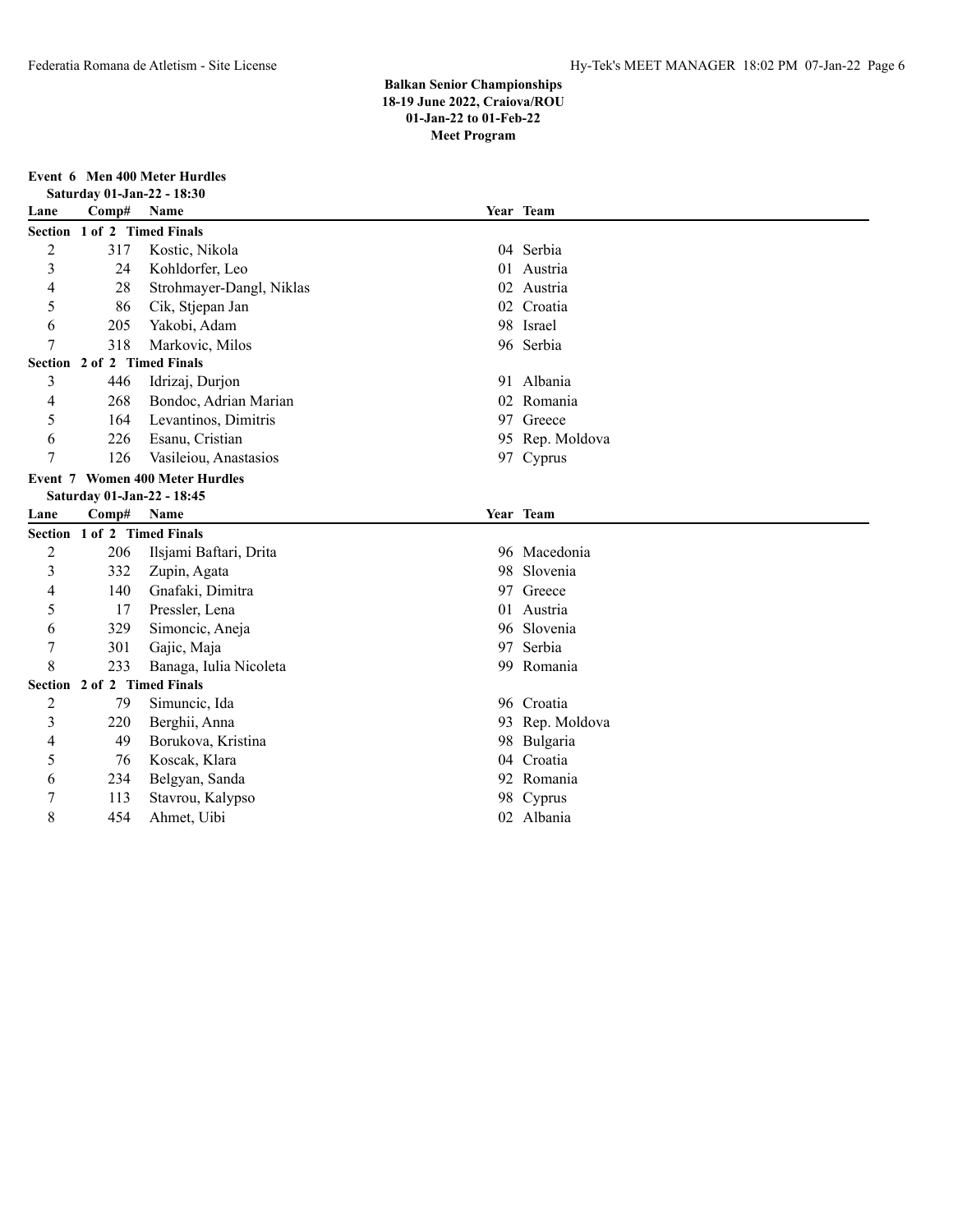**Event 8 Men Long Jump**

|                | Saturday 01-Jan-22 - 18:45 |                              |     |                          |
|----------------|----------------------------|------------------------------|-----|--------------------------|
| Pos            | Comp#                      | Name                         |     | Year Team                |
|                | Flight 1 of 1 Finals       |                              |     |                          |
| 1              | 131                        | Kuphunia, Luka               |     | 00 Georgia               |
| $\overline{c}$ | 267                        | Bitan, Gabriel               | 98  | Romania                  |
| 3              | 7                          | Sargsyan, Aramayis           | 99  | Armenia                  |
| 4              | 176                        | Stylianidis, Antonios        |     | 97 Greece                |
| 5              | 383                        | Demir, Muammer               |     | 95 Turkey                |
| 6              | 4                          | Hambardzumyan, Artak         | 89  | Armenia                  |
| 7              | 313                        | Jovancevic, Strahinja        | 93  | Serbia                   |
| 8              | 447                        | Cengeli, Muhamet             | 99  | Albania                  |
| 9              | 343                        | Subasic, Dino                | 99  | Slovenia                 |
| 10             | 425                        | Nykyforov, Serhii            |     | 94 Ukraine               |
| 11             | 210                        | Trajkovski, Andreas          | 93. | Macedonia                |
| 12             | 84                         | Ceko, Marko                  |     | 00 Croatia               |
| 13             | 65                         | Saraboykov, Bozidar          |     | 04 Bulgaria              |
| 14             | 296                        | Toboc, Valentin              |     | 92 Romania               |
| 15             | 201                        | Shwarzbard, Aviram           |     | 94 Israel                |
| 16             | 333                        | Celec, Nino                  | 97  | Slovenia                 |
| 17             | 225                        | Doscalov, Vadim              | 99  | Rep. Moldova             |
| 18             | 99                         | Pravdica, Filip              |     | 95 Croatia               |
| 19             | 165                        | Mantzourogiannis, Panagiotis |     | 99 Greece                |
|                | Event 9 Men High Jump      |                              |     |                          |
|                | Saturday 01-Jan-22 - 18:50 |                              |     |                          |
| Pos            | Comp#                      | Name                         |     | Year Team                |
|                | Flight 1 of 1 Finals       |                              |     |                          |
| 1              | 42                         | Sukovic, Marko               |     | 04 Bosnia & Hertzegovina |
| 2              | 120                        | Pampaka, Kyriakos            |     | 01 Cyprus                |
| 3              | 345                        | Tomassini, Sandro Jersin     |     | 04 Slovenia              |
| 4              | 95                         | Mlinaric, Martin             |     | 03 Croatia               |
| 5              | 282                        | Lazarica, Dan Claudiu        |     | 92 Romania               |
| 6              | 61                         | Ivanov, Tihomir              |     | 94 Bulgaria              |
| 7              | 27                         | Strasser, Lionel-Afan        |     | 02 Austria               |
| 8              | 118                        | Konstantinou, Vasilios       |     | 92 Cyprus                |
| 9              | 418                        | Kravchuk, Vadym              |     | 96 Ukraine               |
| 10             | 167                        | Merlos, Antonios             | 99  | Greece                   |
| 11             | 197                        | Kapitolnik, Jonathan         |     | 02 Israel                |
|                | Event 10 Men Shot Put      |                              |     |                          |
|                | Saturday 01-Jan-22 - 18:50 |                              |     |                          |
| Pos            | Comp#                      | Name                         |     | Year Team                |
|                | Flight 1 of 1 Finals       |                              |     |                          |
| 1              | 449                        | Zeka, Azgan                  |     | 93 Albania               |
| $\overline{c}$ | 459                        | Ramadani, Muhamet            |     | 02 Kosovo                |
| 3              | 390                        | Ozdeveci, Osmancan           |     | 95 Turkey                |
| 4              | 215                        | Durovic, Tomas               |     | 94 Montenegro            |
| 5              | 319                        | Nedeljkovic, Veljko          | 98  | Serbia                   |
| 6              | 421                        | Levchenko, Artem             | 99  | Ukraine                  |
| 7              | 168                        | Mouzenidis, Odysseas         |     | 99 Greece                |
| 8              | 163                        | Latifllari, Anastasios       |     | 96 Greece                |
| 9              | 387                        | Karahan, Alperen             |     | 00 Turkey                |
| 10             | 295                        | Toader, Andrei Rares         |     | 97 Romania               |
| 11             |                            |                              |     |                          |
|                | 132                        | Mujaridze, Giorgi            |     | 98 Georgia               |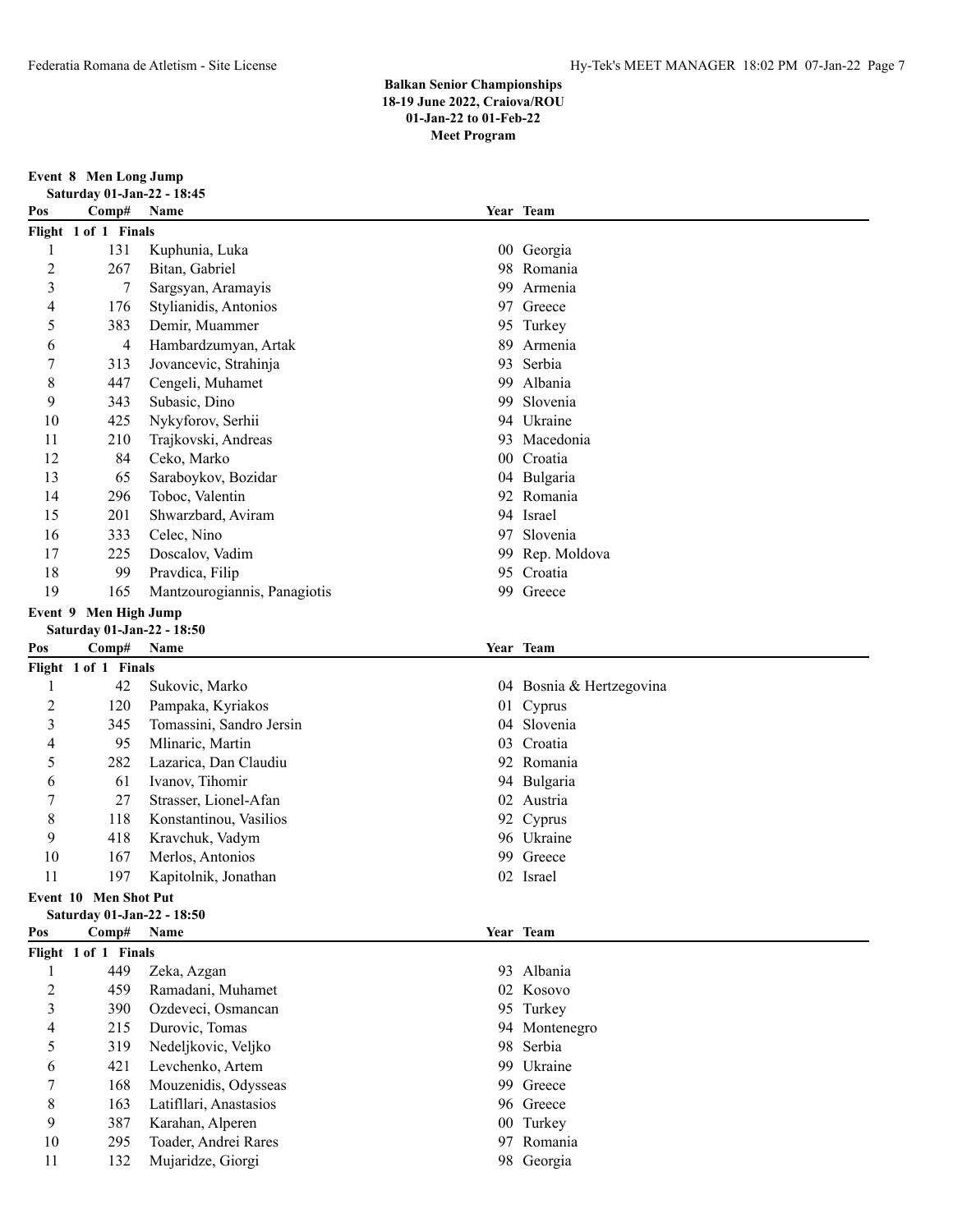**Year Team** 

**Flight 1 of 1 Finals**

| Event 11 Women 400 Meter Run |  |
|------------------------------|--|
| Saturday 01-Jan-22 - 19:00   |  |
| Lane Comp# Name              |  |
| Section 1 of 2. Timed Einels |  |

|               | Section 1 of 2 Timed Finals |                          |            |
|---------------|-----------------------------|--------------------------|------------|
|               |                             | 244 Lavric, Elena Mirela | 91 Romania |
| 3             | 139.                        | Ferra, Andrianna         | 88 Greece  |
|               | 18                          | Walli, Susanne           | 96 Austria |
| $\mathcal{L}$ |                             | 72 Drljacic, Veronika    | 01 Croatia |
| 6             | 305                         | Pesic, Aleksandra        | 98 Serbia  |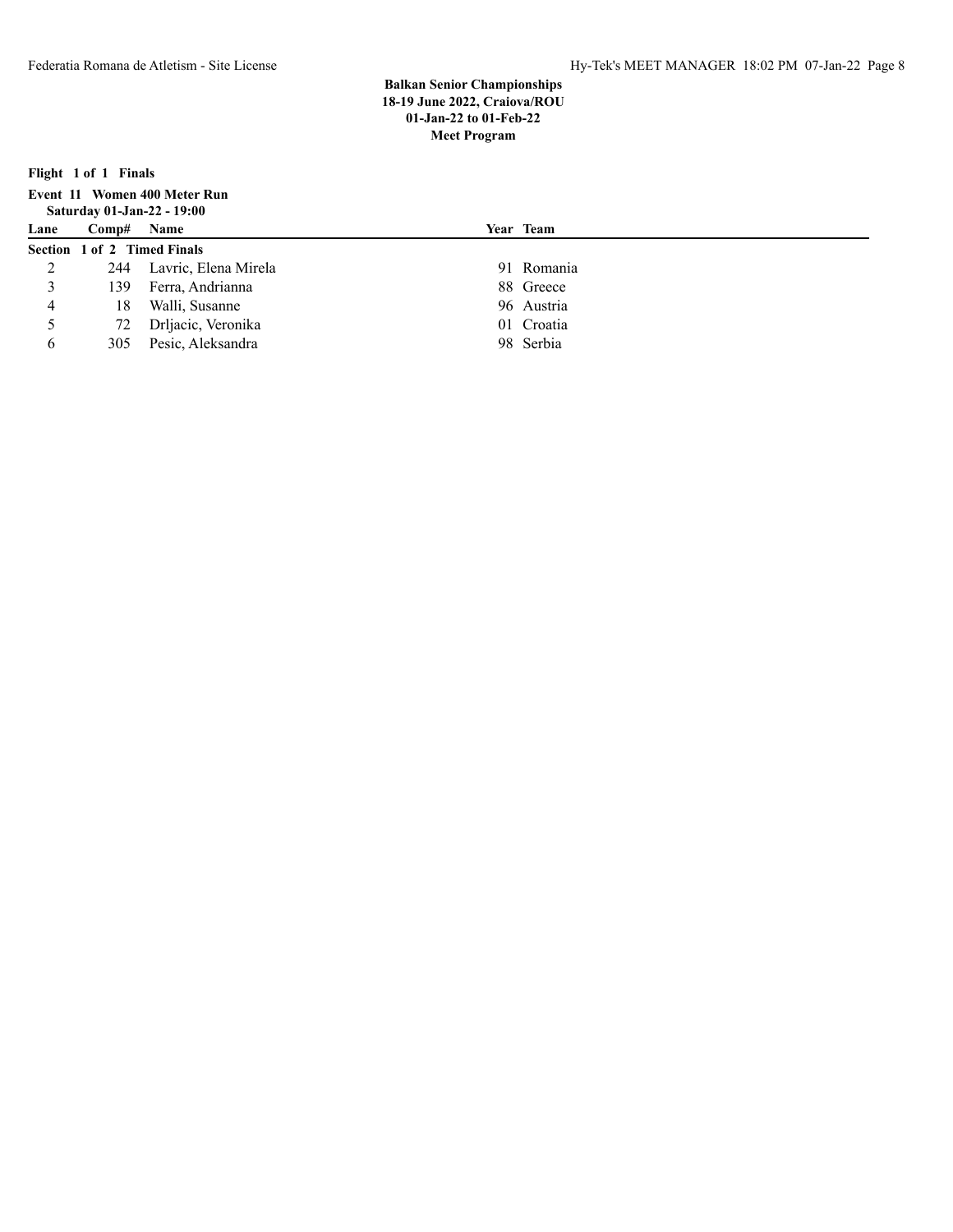|                |                     | Section 2 of 2 Timed Finals(Event 11 Women 400 Meter Run) |    |                 |
|----------------|---------------------|-----------------------------------------------------------|----|-----------------|
| 2              | 451                 | Beqiri, Iljana                                            |    | 00 Albania      |
| 3              | 357                 | Ince, Nevin                                               |    | 04 Turkey       |
| 4              | 51                  | Dragieva, Deva-Maria                                      |    | 00 Bulgaria     |
| 5              | 370                 | Yildirim, Busra                                           |    | 96 Turkey       |
| 6              | 1                   | Chiloyan, Gayane                                          |    | 00 Armenia      |
|                |                     | Event 12 Men 400 Meter Run                                |    |                 |
|                |                     | Saturday 01-Jan-22 - 19:20                                |    |                 |
| Lane           | Comp#               | <b>Name</b>                                               |    | Year Team       |
|                |                     | Section 1 of 2 Timed Finals                               |    |                 |
| 1              | 410                 | Danylenko, Danylo                                         |    | 94 Ukraine      |
| $\overline{c}$ | 335                 | Ferlan, Rok                                               |    | 97 Slovenia     |
| 3              | 274                 | Dringo, Mihai Sorin                                       | 01 | Romania         |
| 4              | 316                 | Kijanovic, Bosko                                          |    | 00 Serbia       |
| 5              | 388                 | Kaya, Oguzhan                                             |    | 01 Turkey       |
| 6              | 381                 | Can, Yuvuz                                                |    | 87 Turkey       |
| 7              | 202                 | Siboni, Eran                                              |    | 97 Israel       |
| 8              | 286                 | Parge, Robert                                             |    | 97 Romania      |
|                |                     | Section 2 of 2 Timed Finals                               |    |                 |
| 1              | 443                 | Burraj, Franko                                            |    | 98 Albania      |
| 2              | 427                 | Pohorilko, Oleksandr                                      |    | 00 Ukraine      |
| 3              | 170                 | Ntetsikas, Giannis                                        |    | 00 Greece       |
| 4              | 339                 | Kosir, Mesec Lovro                                        | 99 | Slovenia        |
| 5              | 209                 | Stojoski, Jovan                                           |    | 97 Macedonia    |
| 6              | 100                 | Vukovic, Jakov                                            |    | 01 Croatia      |
| 7              | 227                 | Galusco, Ivan                                             |    | 02 Rep. Moldova |
| 8              | 444                 | Kereku, Stivi                                             |    | 02 Albania      |
|                |                     | Event 13 Women 100 Meter Dash                             |    |                 |
|                |                     | Saturday 01-Jan-22 - 19:40                                |    |                 |
| Lane           | Comp#               | Name                                                      |    | Year Team       |
|                | Heat 1 of 3 Prelims |                                                           |    |                 |
| $\overline{c}$ | 362                 | Ozciftci, Simay                                           |    | 03 Turkey       |
| 3              | 13                  | Lindner, Magdalena                                        |    | 00 Austria      |
| 4              | 137                 | Chatziriga-Spanoudak, Rafailia                            |    | 94 Greece       |
| 5              | 191                 | Vaisman, Diana                                            |    | 98 Israel       |
| 6              | 231                 | Baboi, Marina Andreea                                     | 99 | Romania         |
| $\overline{7}$ | 404                 | Radiuk-Kucuk, Olena                                       |    | 99 Ukraine      |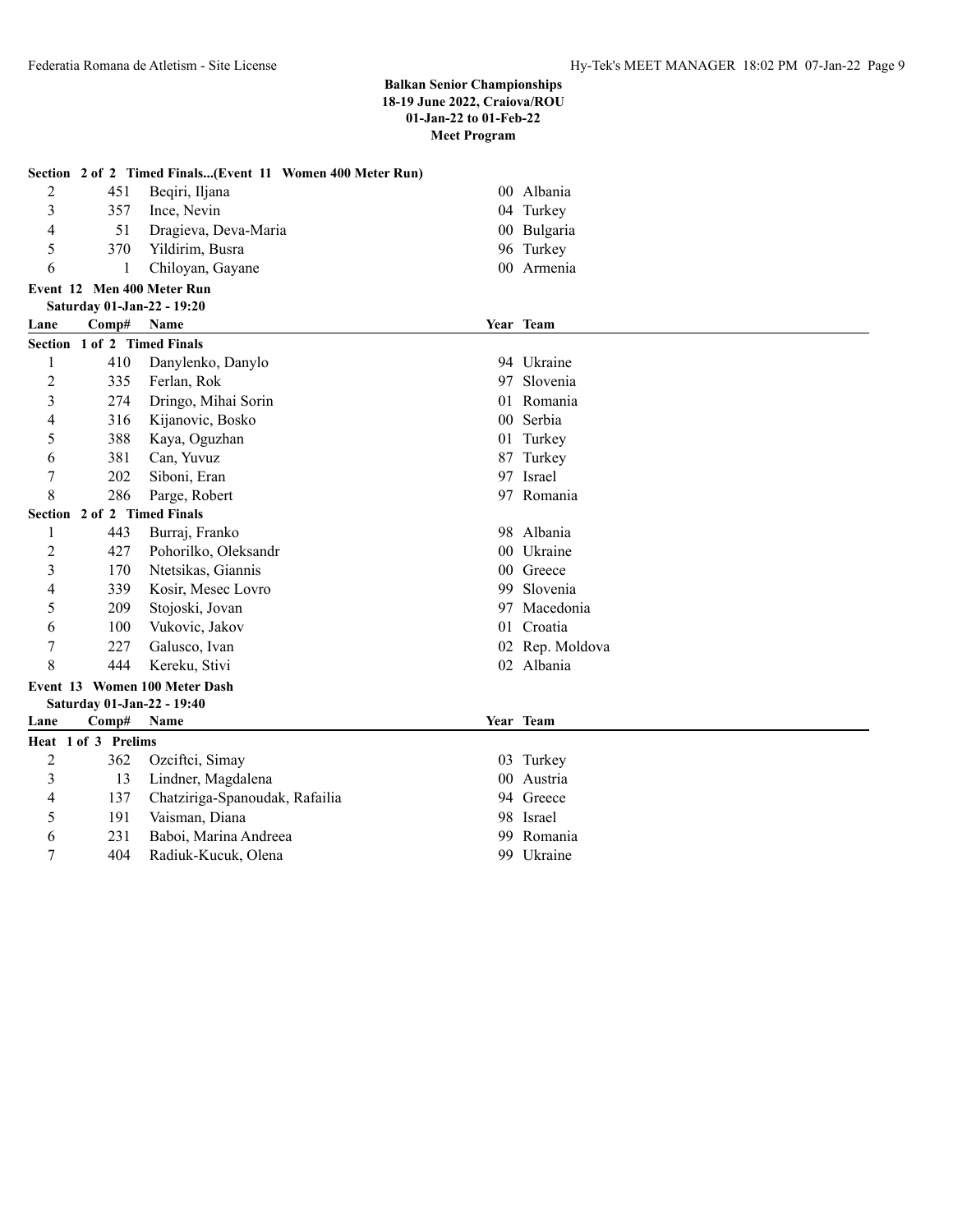|      |                             | Heat 2 of 3 Prelims(Event 13 Women 100 Meter Dash) |                          |
|------|-----------------------------|----------------------------------------------------|--------------------------|
| 2    | 450                         | Shyle, Paola                                       | 99 Albania               |
| 3    | 186                         | Finkelstein, Eden                                  | 00 Israel                |
| 4    | 108                         | Fotopoulou, Olivia                                 | 96 Cyprus                |
| 5    | 47                          | Andonova, Nikol                                    | 00 Bulgaria              |
| 6    | 302                         | Ilic, Ivana                                        | 02 Serbia                |
| 7    | 358                         | Malkoc, Melike                                     | 00 Turkey                |
|      | Heat 3 of 3 Prelims         |                                                    |                          |
| 3    | 239                         | Ene, Roxana Maria                                  | 95 Romania               |
| 4    | 223                         | Podoleanu, Diana                                   | 95 Rep. Moldova          |
| 5    | 308                         | Tirnanic, Milana                                   | 94 Serbia                |
| 6    | 102                         | Andreou, Paraskevi                                 | 97 Cyprus                |
| 7    | 78                          | Risek, Margareta                                   | 94 Croatia               |
|      | Event 14 Men 100 Meter Dash |                                                    |                          |
|      | Saturday 01-Jan-22 - 19:55  |                                                    |                          |
| Lane | $\bf Comp#$                 | <b>Name</b>                                        | Year Team                |
|      | Heat 1 of 4 Prelims         |                                                    |                          |
| 2    | 442                         | Mece, Kent                                         | 04 Albania               |
| 3    | 315                         | Kijanovic, Aleksa                                  | 02 Serbia                |
| 4    | 21                          | Fuchs, Markus                                      | 95 Austria               |
| 5    | 171                         | Nyfantopoulos, Ioannis                             | 90 Greece                |
| 6    | 43                          | Vejzovic, Hajrudin                                 | 00 Bosnia & Hertzegovina |
| 7    | 210                         | Trajkovski, Andreas                                | 93 Macedonia             |
| 8    | 288                         | Roiban, Cristian Nicusor                           | 00 Romania               |
|      | Heat 2 of 4 Prelims         |                                                    |                          |

# **Heat 2 of 4 Prelims**

| 2      | 129 | Endeladze, Mind  |
|--------|-----|------------------|
| 3      | 344 | Sustersic, Matev |
| 4      | 391 | Ozer, Kayhan     |
| $\sim$ | 181 | Zikos, Konstanti |
| 6      | 209 | Stojoski, Jovan  |
| 7      | 416 | Kostrytsia, Erik |
| Q      | 230 | Zatic, Alexandru |
|        |     |                  |

- dia 2002 endea 1298 Georgia
- z 344 Slovenia
	- 98 Turkey
- 5 181 Sinos 98 Greece
	- 97 Macedonia
	- 99 Ukraine
	- 93 Rep. Moldova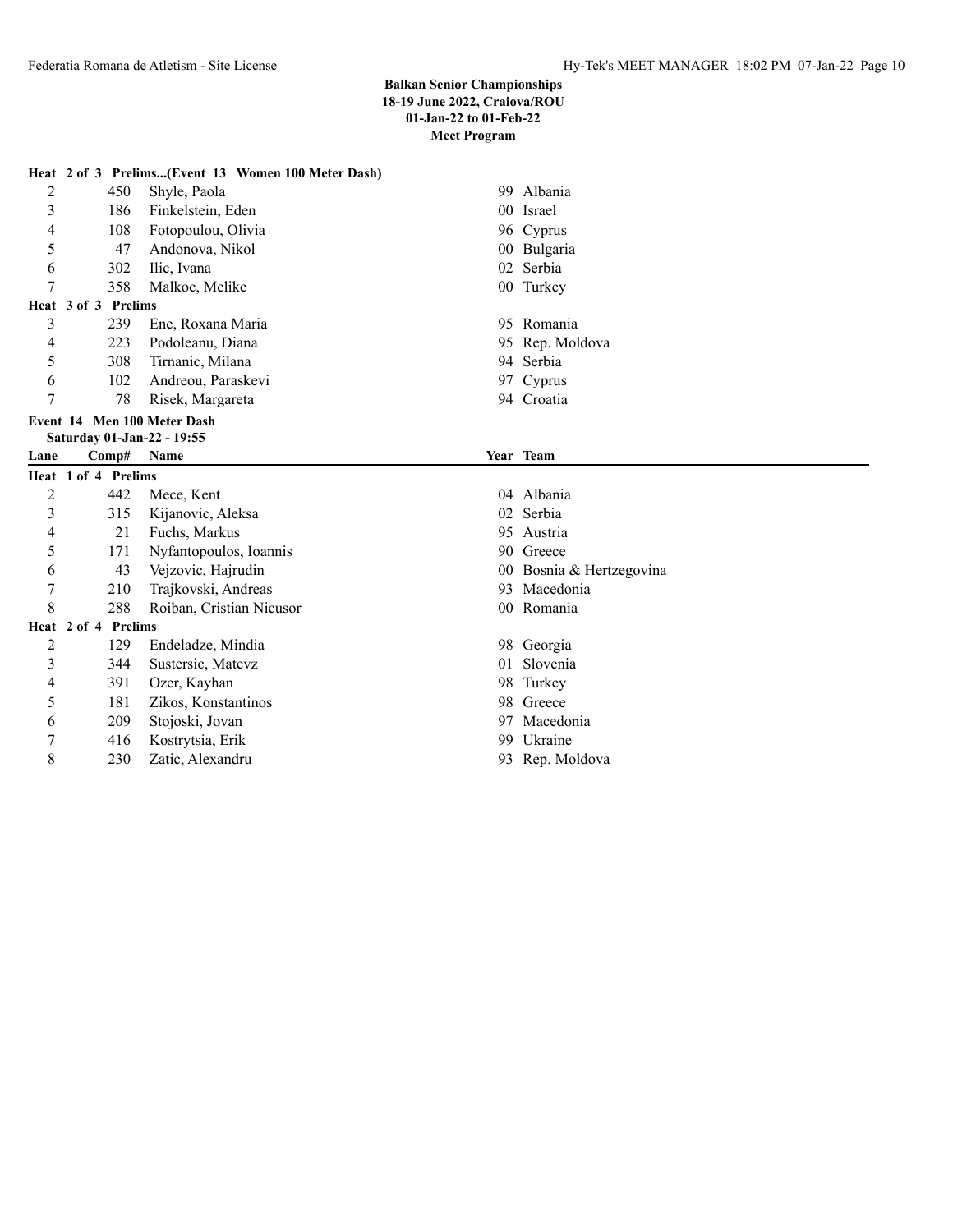|      |                             | Heat 3 of 4 Prelims(Event 14 Men 100 Meter Dash) |                          |
|------|-----------------------------|--------------------------------------------------|--------------------------|
| 2    | 44                          | Vikalo, Edhem                                    | 02 Bosnia & Hertzegovina |
| 3    | 341                         | Ovnicek, Tilen                                   | 98 Slovenia              |
| 4    | 392                         | Ozkan, Ertan                                     | 96 Turkey                |
| 5    | 114                         | Avgoustinou, Stavros                             | 98 Cyprus                |
| 6    | 314                         | Kaljus, Stefan                                   | 02 Serbia                |
| 7    | 280                         | Geamanu, Alexandru                               | 00 Romania               |
| 8    | 455                         | Emrllahu, Lirim                                  | 98 Kosovo                |
|      | Heat 4 of 4 Prelims         |                                                  |                          |
| 2    | 92                          | Marcius, Karlo                                   | 99 Croatia               |
| 3    | 432                         | Vasyliev, Andrii                                 | 01 Ukraine               |
| 4    | 63                          | Mutafov, Slavi                                   | 00 Bulgaria              |
| 5    | 89                          | Jakobovic, Luka                                  | 02 Croatia               |
| 6    | 131                         | Kuphunia, Luka                                   | 00 Georgia               |
| 7    | 441                         | Cardaku, Leandro                                 | 04 Albania               |
|      |                             | Event 15 Women 3000 Meter Steeplechase           |                          |
|      | Saturday 01-Jan-22 - 20:10  |                                                  |                          |
| Lane | Comp#                       | Name                                             | Year Team                |
|      | Section 1 of 1 Timed Finals |                                                  |                          |
| 1    | 452                         | Gega, Luiza                                      | 88 Albania               |
| 2    | 253                         | Prisecaru, Claudia                               | 97 Romania               |
| 3    | 365                         | Tek, Ruken                                       | 01 Turkey                |
| 4    | 15                          | Millonig, Lena                                   | 98 Austria               |
| 5    | 363                         | Ozdogan, Sevval                                  | 02 Turkey                |
| 6    | 187                         | Halabi, Karawan                                  | 95 Israel                |
| 7    | 146                         | Kotsacheili, Isavella                            | 97 Greece                |
| 8    | 224                         | Stavila, Andreea                                 | 00 Rep. Moldova          |
|      |                             | <b>Event 16 Women Javelin Throw</b>              |                          |
|      | Saturday 01-Jan-22 - 20:30  |                                                  |                          |
| Pos  | Comp# Name                  |                                                  | Year Team                |
|      | Flight 1 of 1 Finals        |                                                  |                          |
| 1    | 249                         | Mihalcea, Denisa Elena                           | 00 Romania               |
| 2    | 252                         | Plavan, Ioana Valentina                          | 98 Romania               |
| 3    | 14                          | Madl, Patricia                                   | 99 Austria               |
| 4    | 403                         | Lukach, Erika                                    | 02 Ukraine               |
| 5    | 368                         | Turkmen, Esra                                    | 02 Turkey                |
| 6    | 400                         | Hanna, Hatsko                                    | 90 Ukraine               |
| 7    | 11                          | Hudson, Victoria                                 | 96 Austria               |
| 8    | 310                         | Vilagos, Adriana                                 | 04 Serbia                |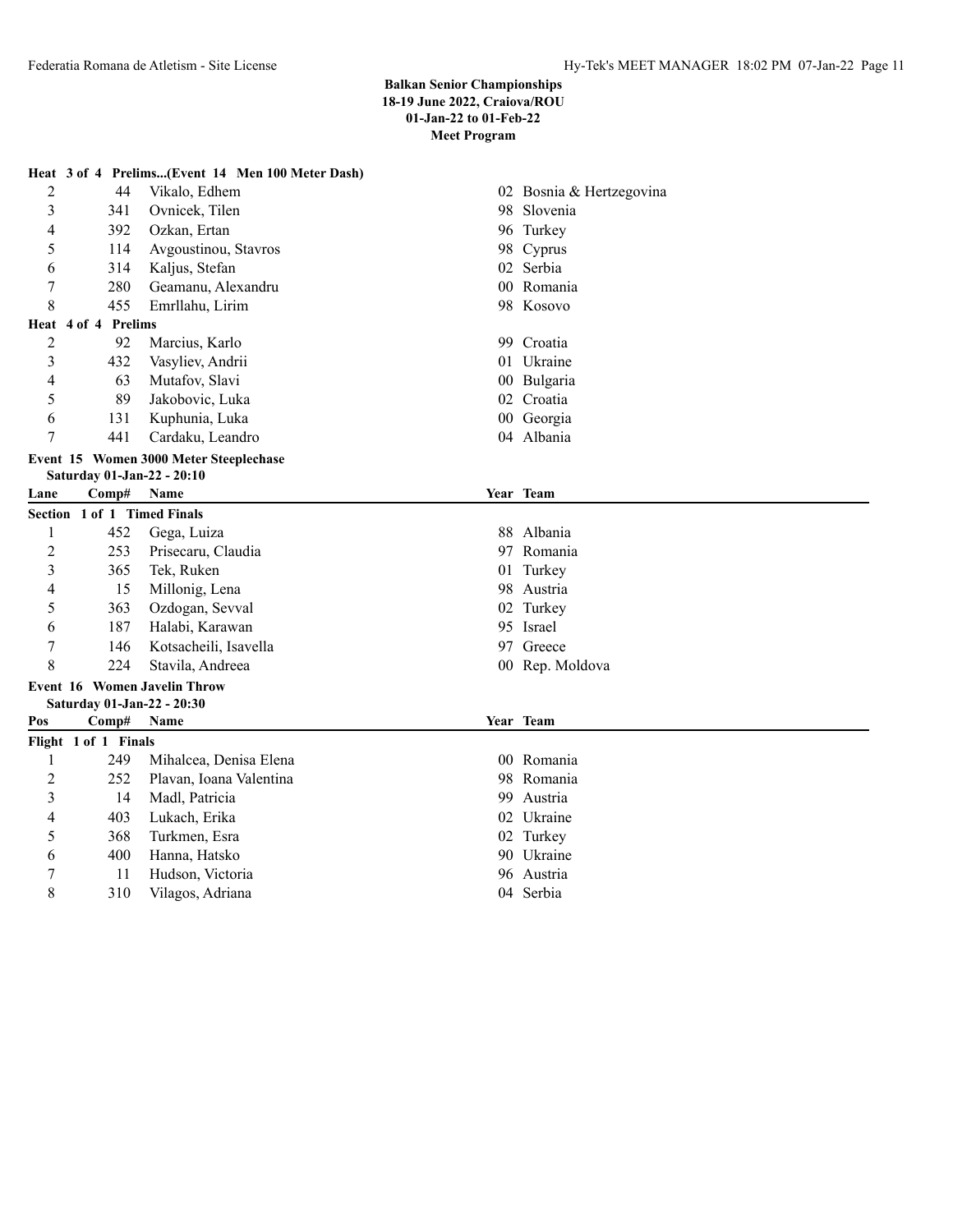## **Event 17 Women 3000 Meter Run**

|      | Saturday 01-Jan-22 - 20:40  |                             |    |                          |  |
|------|-----------------------------|-----------------------------|----|--------------------------|--|
| Lane | Comp#                       | Name                        |    | Year Team                |  |
|      | Section 1 of 1 Timed Finals |                             |    |                          |  |
| 1    | 359                         | Mechaal, Hatun Emine        |    | 95 Turkey                |  |
| 2    | 307                         | Simovic, Teodora            |    | 93 Serbia                |  |
| 3    | 348                         | Arik, Fatma                 |    | 97 Turkey                |  |
| 4    | 256                         | Sirbu, Madalina Elena       | 03 | Romania                  |  |
| 5    | 56                          | Nineva, Marinela            |    | 93 Bulgaria              |  |
| 6    | 48                          | Avramova, Devora            |    | 00 Bulgaria              |  |
| 7    | 262                         | Vasile, Rut Cristina        |    | 05 Romania               |  |
| 8    | 458                         | Bakrraci, Gresa             |    | 95 Kosovo                |  |
| 9    | 207                         | Pop Arsova, Anrijana        |    | 90 Macedonia             |  |
| 10   | 213                         | Pejovic, Sladana            |    | 84 Montenegro            |  |
| 11   | 33                          | Hrnjic, Alma                |    | 97 Bosnia & Hertzegovina |  |
|      |                             | Event 18 Men 5000 Meter Run |    |                          |  |
|      | Saturday 01-Jan-22 - 20:55  |                             |    |                          |  |
| Lane | Comp#                       | Name                        |    | Year Team                |  |
|      | Section 1 of 1 Timed Finals |                             |    |                          |  |
| 1    | 204                         | Tayachew, David Necho       |    | 96 Israel                |  |
| 2    | 290                         | Soare, Nicolae Alexandru    |    | 91 Romania               |  |
| 3    | 20                          | Frey, Sebastian             | 02 | Austria                  |  |
| 4    | 157                         | Anagnostou, Marios          | 99 | Greece                   |  |
| 5    | 82                          | Bosnjak, Dino               | 94 | Croatia                  |  |
| 6    | 289                         | Rusu, Dorin Andrei          |    | 98 Romania               |  |
| 7    | 208                         | Ivanovski, Dario            |    | 97 Macedonia             |  |
| 8    | 67                          | Stoyanov, Hristiyan         |    | 98 Bulgaria              |  |
| 9    | 408                         | Atamanyuk, Andrii           |    | 02 Ukraine               |  |
| 10   | 37                          | Gutic, Uros                 |    | 97 Bosnia & Hertzegovina |  |
| 11   | 464                         | Vandevsky, Leonid           |    | 00 Macedonia             |  |
| 12   | 414                         | Illia, Kunin                |    | 02 Ukraine               |  |
| 13   | 375                         | Aslanhan, Ayetullah         |    | 01 Turkey                |  |
| 14   | 376                         | Atac, Sezgin                |    | 98 Turkey                |  |
|      |                             | Event 19 Women Long Jump    |    |                          |  |
|      | Saturday 01-Jan-22 - 20:55  |                             |    |                          |  |
| Pos  | Comp#                       | Name                        |    | Year Team                |  |
| 1    | Flight 1 of 1 Finals<br>263 | Verman, Ramona Elena        |    | 04 Romania               |  |
| 2    | 347                         | Akgoz, Gizem                |    | 01 Turkey                |  |
| 3    | 2                           | Sargsyan, Yana              |    | 00 Armenia               |  |
| 4    | 354                         | Danismaz, Tugba             |    | 99 Turkey                |  |
| 5    | 323                         | Bedrac, Maja                |    | 99 Slovenia              |  |
| 6    | 10                          | Grunwald, Ingeborg          |    | 01 Austria               |  |
| 7    | 136                         | Chaitidou, Vasiliki         |    | 00 Greece                |  |
| 8    | 243                         | Iusco, Florentina Cristina  |    | 96 Romania               |  |
| 9    | 54                          | Mitkova, Plamena            |    | 04 Bulgaria              |  |
| 10   | 107                         | Fotopoulou, Filippa         |    | 96 Cyprus                |  |
| 11   | 311                         | Vuleta, Ivana               |    | 90 Serbia                |  |
|      |                             |                             |    |                          |  |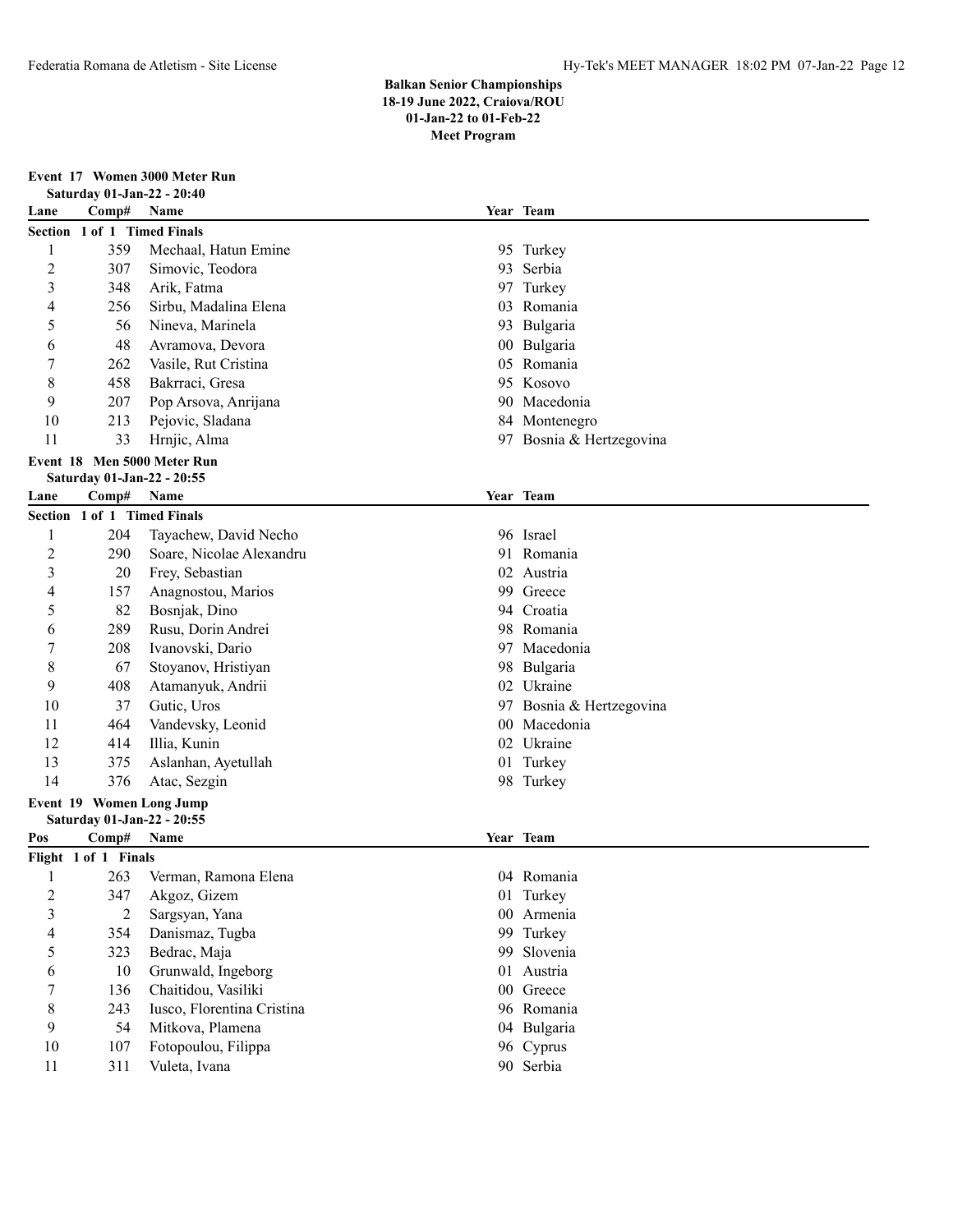**Event 20 Men 1500 Meter Run**

| Saturday 01-Jan-22 - 21:45 |                                       |                              |    |                       |  |
|----------------------------|---------------------------------------|------------------------------|----|-----------------------|--|
| Lane                       | Comp# Name                            |                              |    | Year Team             |  |
|                            |                                       | Section 1 of 1 Timed Finals  |    |                       |  |
| 1                          | 378                                   | Barbaros, Ramazan            |    | 98 Turkey             |  |
| $\overline{c}$             | 6                                     | Mkrtchyan, Yervand           |    | 96 Armenia            |  |
| 3                          | 22                                    | Kamenschak, Kevin            | 04 | Austria               |  |
| 4                          | 29                                    | Tobler, Marcel               | 01 | Austria               |  |
| 5                          | 278                                   | Garcea, Adrian               | 99 | Romania               |  |
| 6                          | 36                                    | Cukovic, Stefan              | 97 | Bosnia & Hertzegovina |  |
| 7                          | 423                                   | Naumov, Ruslan               | 02 | Ukraine               |  |
| 8                          | 412                                   | Honskyy, Oleksandr           | 01 | Ukraine               |  |
| 9                          | 81                                    | Bloudek, Marino              | 99 | Croatia               |  |
| 10                         | 67                                    | Stoyanov, Hristiyan          | 98 | Bulgaria              |  |
| 11                         | 60                                    | Iliev, Trifon                |    | 00 Bulgaria           |  |
| 12                         | 457                                   | Hajdari, Musa                |    | 87 Kosovo             |  |
|                            |                                       | Event 21 Women 800 Meter Run |    |                       |  |
|                            |                                       | Saturday 01-Jan-22 - 21:55   |    |                       |  |
| Lane                       | Comp#                                 | Name                         |    | Year Team             |  |
|                            |                                       | Section 1 of 2 Timed Finals  |    |                       |  |
| 2                          | 366                                   | Toptas, Tugba                |    | 00 Turkey             |  |
| 3                          | 330                                   | Smonkar, Jerneja             | 92 | Slovenia              |  |
| 4                          | 324                                   | Horvat, Anita                | 96 | Slovenia              |  |
| 5                          | 235                                   | Bobocea, Claudia Mihaela     | 92 | Romania               |  |
| 6                          | 232                                   | Balan, Cristina Daniela      | 98 | Romania               |  |
| 7                          | 355                                   | Guliyev, Ekaterina           | 91 | Turkey                |  |
|                            | <b>Timed Finals</b><br>Section 2 of 2 |                              |    |                       |  |
| $\overline{c}$             | 52                                    | Georgieva, Lilyana           |    | 00 Bulgaria           |  |
| 3                          | 8                                     | Bredlinger, Caroline         | 01 | Austria               |  |
| 4                          | 32                                    | Gajic, Jelena                | 97 | Bosnia & Hertzegovina |  |
| 5                          | 147                                   | Koutli, Aikaterini           |    | 97 Greece             |  |
| 6                          | 101                                   | Vukovic, Nina                | 02 | Croatia               |  |
|                            |                                       |                              |    |                       |  |
| 7                          | 106                                   | Evangelidou, Natalia         |    | 91 Cyprus             |  |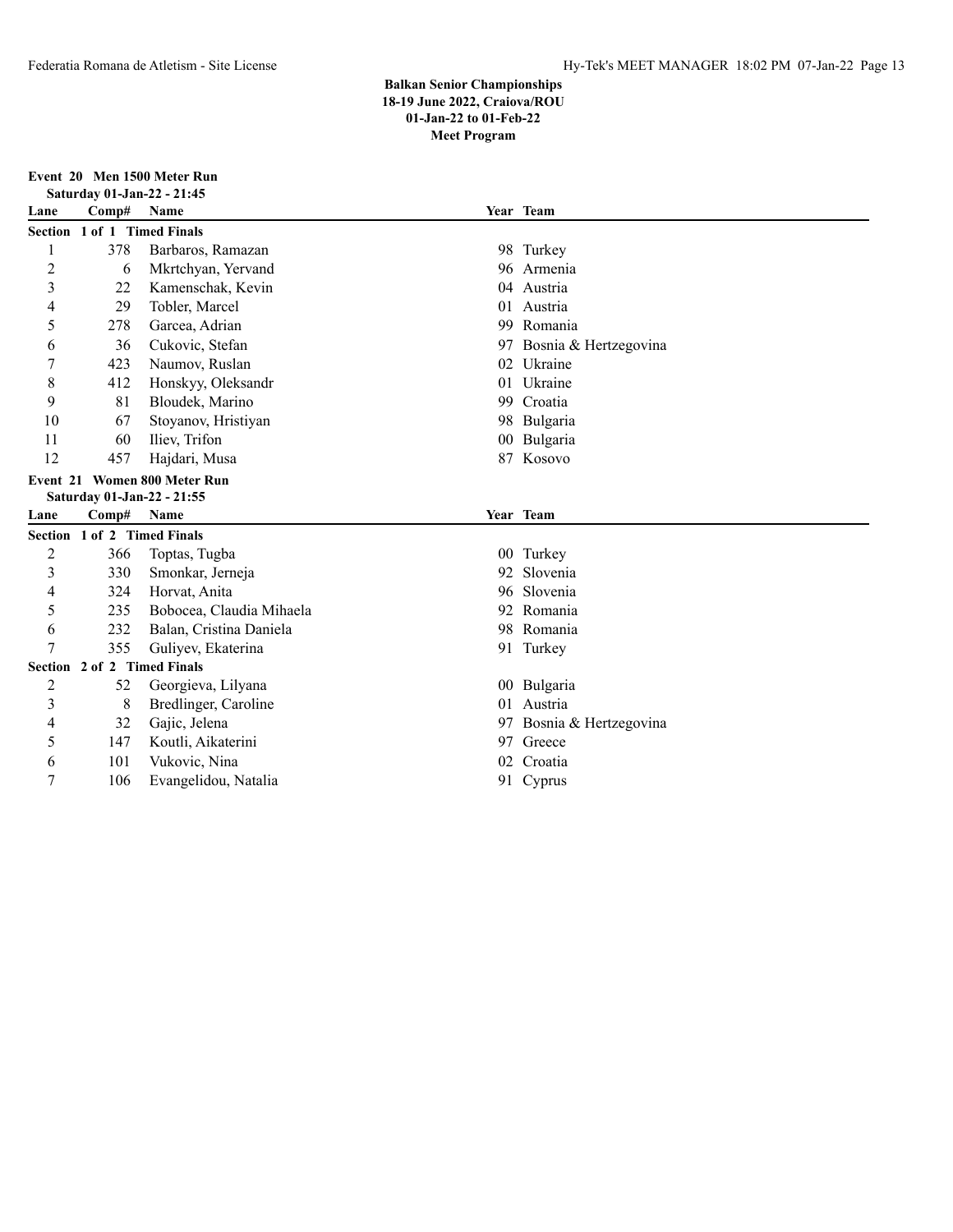#### **Event 22 Women 4x100 Meter Relay**

|        | Saturday 01-Jan-22 - 22:15                                                                |                                                                   |                                                                 |                                                                  |
|--------|-------------------------------------------------------------------------------------------|-------------------------------------------------------------------|-----------------------------------------------------------------|------------------------------------------------------------------|
| Lane   | Relay                                                                                     |                                                                   |                                                                 |                                                                  |
|        | Section 1 of 1 Timed Finals                                                               |                                                                   |                                                                 |                                                                  |
| 2      | Romania<br>A<br>1) #231 Baboi, Marina Andreea 99<br>5) #241 Govoreanu, Dana Maria 03      | 2) #239 Ene, Roxana Maria 95                                      | 3) #237 Ciocan, Rebeca Daria 04                                 | 4) #233 Banaga, Iulia Nicoleta 99                                |
| 3      | Serbia<br>A<br>1) #308 Tirnanic, Milana 94<br>5) #312 Vuletic, Tamara 00                  | 2) #302 Ilic, Ivana 02                                            | 3) #303 Lukic, Anja 99                                          | 4) #304 Milutinovic, Tamara 01                                   |
| 4      | Austria<br>A<br>1) #13 Lindner, Magdalena 00<br>5) #19 Willhuber, Viktoria 01             | 2) #16 Plank, Johanna 02                                          | 3) #17 Pressler, Lena 01                                        | 4) #18 Walli, Susanne 96                                         |
| 5      | Turkey<br>A<br>1) #358 Malkoc, Melike 00                                                  | 2) #350 Armuteu, Zulha 02                                         | 3) #351 Ayaz, Sevval 00                                         | 4) #362 Ozciftci, Simay 03                                       |
| 6      | Israel<br>A<br>1) #191 Vaisman, Diana 98<br>5) #182 Asas, Nitzan 00                       | 2) #186 Finkelstein, Eden 00                                      | 3) #190 Polster, Daniel 00                                      | 4) #185 Drutman, Alina 01                                        |
| $\tau$ | Croatia<br>A<br>1) #78 Risek, Margareta 94                                                | 2) #72 Drljacic, Veronika 01                                      | 3) #77 Loncarek, Ivana 91                                       | 4) #76 Koscak, Klara 04                                          |
|        | Event 23 Men 4x100 Meter Relay<br>Saturday 01-Jan-22 - 22:30                              |                                                                   |                                                                 |                                                                  |
| Lane   | Relay                                                                                     |                                                                   |                                                                 |                                                                  |
|        | Section 1 of 1 Timed Finals                                                               |                                                                   |                                                                 |                                                                  |
| 1      | Israel<br>A<br>1) #193 Afrifa, Blessing 03<br>5) #440 Ifraimov, Ishay 97                  | 2) #196 Dubnov Raz, Thomas 02                                     | 3) #199 Rutman, Amit 02                                         | 4) #198 Koffler, Aviv 01                                         |
| 2      | Croatia<br>A<br>1) #92 Marcius, Karlo 99                                                  | 2) #89 Jakobovic, Luka 02                                         | 3) #100 Vukovic, Jakov 01                                       | 4) #83 Brown, Spencer Lawrence 01                                |
| 3      | Greece<br>A<br>1) #171 Nyfantopoulos, Ioannis 90<br>5) #169 Myrianthopoulos, Vasileios 01 | 2) #181 Zikos, Konstantinos 98                                    | 3) #178 Trivyzas, Panagiotis 87                                 | 4) #159 Empeoglou, Nikolaos 97                                   |
| 4      | Turkey<br>A<br>1) #392 Ozkan, Ertan 96                                                    | $2)$ #379 Beydemir, Ozgur 02                                      | 3) #391 Ozer, Kayhan 98                                         | 4) #386 Hekimoglu, Yigitcan 92                                   |
| 5      | Ukraine<br>A<br>1) #417 Kovalenko, Stanislav 97<br>5) #422 Makukh, Vasyl 00               | 2) #430 Sosnovenko, Oleksandr 03                                  | 3) #432 Vasyliev, Andrii 01                                     | 4) #416 Kostrytsia, Erik 99                                      |
| 6      | Romania<br>A<br>1) #284 Neagoe, Ionut Andrei 94                                           |                                                                   |                                                                 |                                                                  |
| 7      | Serbia<br>A<br>1) #315 Kijanovic, Aleksa 02                                               | 2) #293 Tanase, Marian Valentin 97<br>2) #316 Kijanovic, Bosko 00 | 3) #287 Rezmives, Petre Nicolae 97<br>3) #314 Kaljus, Stefan 02 | 4) #265 Anton, Alin Ionut 00<br>4) #313 Jovancevic, Strahinja 93 |
| 8      | Bosnia & Hertzegovina<br>A<br>1) #43 Vejzovic, Hajrudin 00                                | 2) #44 Vikalo, Edhem 02                                           | 3) #41 Savic, Egon 99                                           | 4) #45 Zekan, Nuredin 93                                         |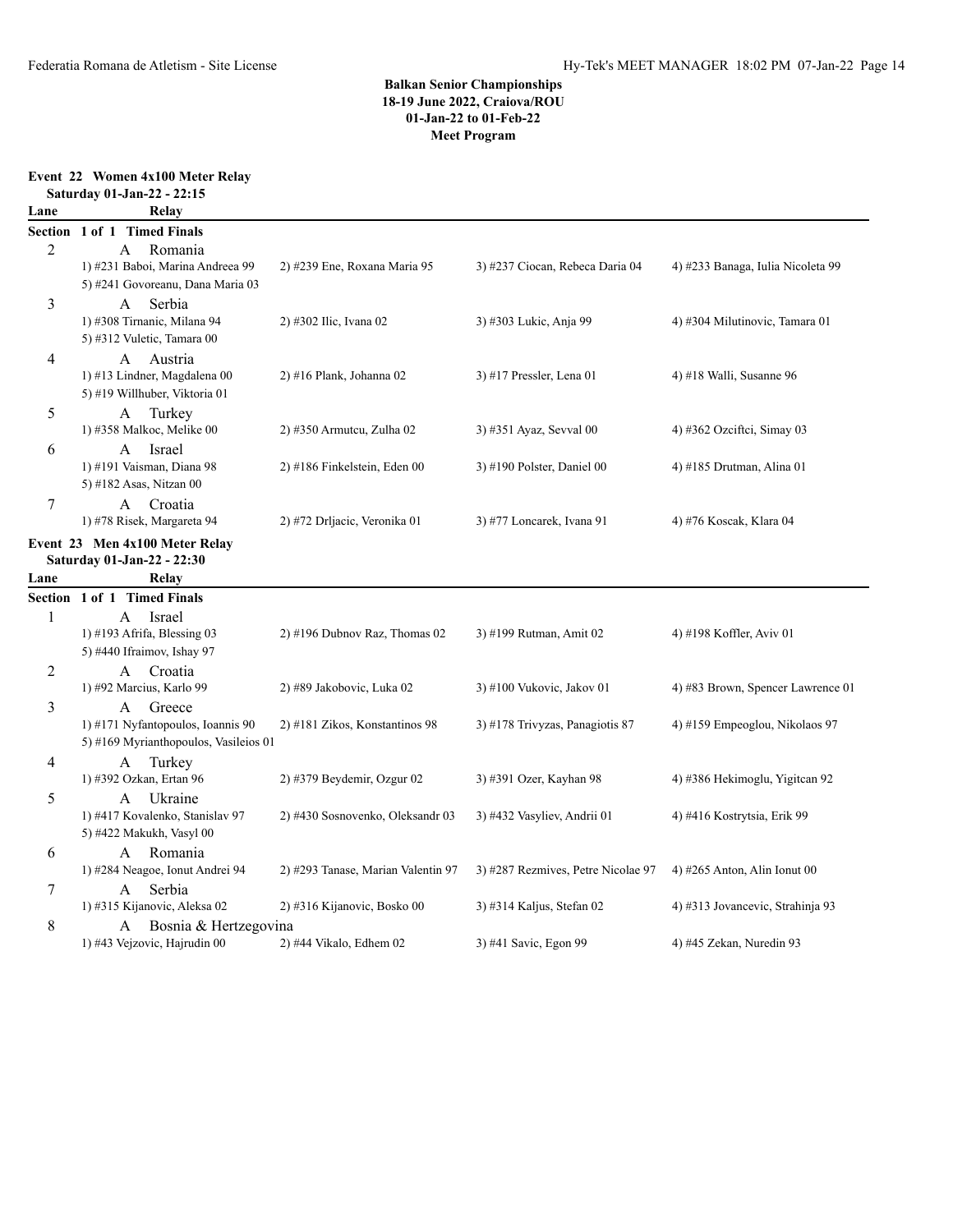**Event 24 Women Hammer Throw Sunday 02-Jan-22 - 11:00**

| Pos  | Sunuay 02-Jan-22 - 11:00<br>Year Team |                                    |    |                          |  |  |
|------|---------------------------------------|------------------------------------|----|--------------------------|--|--|
|      | Comp#                                 | Name                               |    |                          |  |  |
|      | Flight 1 of 1 Finals<br>84 Armenia    |                                    |    |                          |  |  |
| 1    | 3                                     | Shahnazaryan, Zanna                |    |                          |  |  |
| 2    | 133                                   | Tsikvadze, Nino                    |    | 99 Georgia               |  |  |
| 3    | 31                                    | Basic, Ajla                        |    | 01 Bosnia & Hertzegovina |  |  |
| 4    | 245                                   | Lazar-Fazecas, Bianca Monica       |    | 93 Romania               |  |  |
| 5    | 257                                   | Stanciu, Ana Adela                 |    | 00 Romania               |  |  |
| 6    | 111                                   | Kyriakou, Chrystalla               |    | 96 Cyprus                |  |  |
| 7    | 145                                   | Kosmidou, Stavroula                |    | 01 Greece                |  |  |
| 8    | 369                                   | Yaylaci, Deniz                     |    | 98 Turkey                |  |  |
| 9    | 406                                   | Shut, Alona                        |    | 95 Ukraine               |  |  |
| 10   | 401                                   | Klymets, Iryna                     |    | 94 Ukraine               |  |  |
| 11   | 155                                   | Scarvelis, Stamatia Alexandra      |    | 95 Greece                |  |  |
| 12   | 222                                   | Marghieva, Zalina                  |    | 88 Rep. Moldova          |  |  |
| 13   | 433                                   | Skydan, Hanna                      |    | 92 Azerbaijan            |  |  |
|      |                                       | Event 25 Men 110 Meter Hurdles     |    |                          |  |  |
|      | Sunday 02-Jan-22 - 18:30              |                                    |    |                          |  |  |
| Lane | Comp#                                 | Name                               |    | Year Team                |  |  |
|      | Section 1 of 2 Timed Finals           |                                    |    |                          |  |  |
| 2    | 85                                    | Cik, Lukas                         |    | 02 Croatia               |  |  |
| 3    | 265                                   | Anton, Alin Ionut                  |    | 00 Romania               |  |  |
| 4    | 334                                   | Demsar, Filip Jakob                |    | 00 Slovenia              |  |  |
| 5    | 321                                   | Trgovcevic, Luka                   |    | 92 Serbia                |  |  |
| 6    | 83                                    | Brown, Spencer Lawrence            |    | 01 Croatia               |  |  |
|      | Section 2 of 2 Timed Finals           |                                    |    |                          |  |  |
| 3    | 446                                   | Idrizaj, Durjon                    |    | 91 Albania               |  |  |
| 4    | 160                                   | Kiafas, Michail                    |    | 93 Greece                |  |  |
| 5    | 64                                    | Nikolov, Dobromir                  |    | 01 Bulgaria              |  |  |
| 6    | 394                                   | Sevler, Mikdat                     |    | 98 Turkey                |  |  |
|      | <b>Event 26 Men Pole Vault</b>        |                                    |    |                          |  |  |
|      | Sunday 02-Jan-22 - 18:30              |                                    |    |                          |  |  |
| Pos  | Comp# Name                            |                                    |    | Year Team                |  |  |
|      | Flight 1 of 1 Finals                  |                                    |    |                          |  |  |
| 1    | 272                                   | Deliu, Andrei Razvan               |    | 93 Romania               |  |  |
| 2    | 271                                   | Costea, Dacian                     |    | 02 Romania               |  |  |
| 3    | 124                                   | Stylianou, Nikandros               |    | 89 Cyprus                |  |  |
| 4    | 125                                   | Tamanis, Christos                  |    | 00 Cyprus                |  |  |
| 5    | 203                                   | Skorish, Lev                       |    | 96 Israel                |  |  |
|      |                                       |                                    |    | 01 Croatia               |  |  |
| 6    | 98<br>195                             | Paravac, Ivan<br>Bhastekar, Etamar |    | 95 Israel                |  |  |
| 7    |                                       |                                    |    |                          |  |  |
| 8    | 59                                    | Enev, Evgeni                       |    | 01 Bulgaria              |  |  |
| 9    | 158                                   | Chatziou, Petros                   |    | 96 Greece                |  |  |
| 10   | 174                                   | Rizos, Ioannis                     |    | 00 Greece                |  |  |
| 11   | 342                                   | Renner, Robert                     |    | 94 Slovenia              |  |  |
| 12   | 23                                    | Klotz, Riccardo                    | 99 | Austria                  |  |  |
| 13   | 88                                    | Horvat, Ivan                       |    | 93 Croatia               |  |  |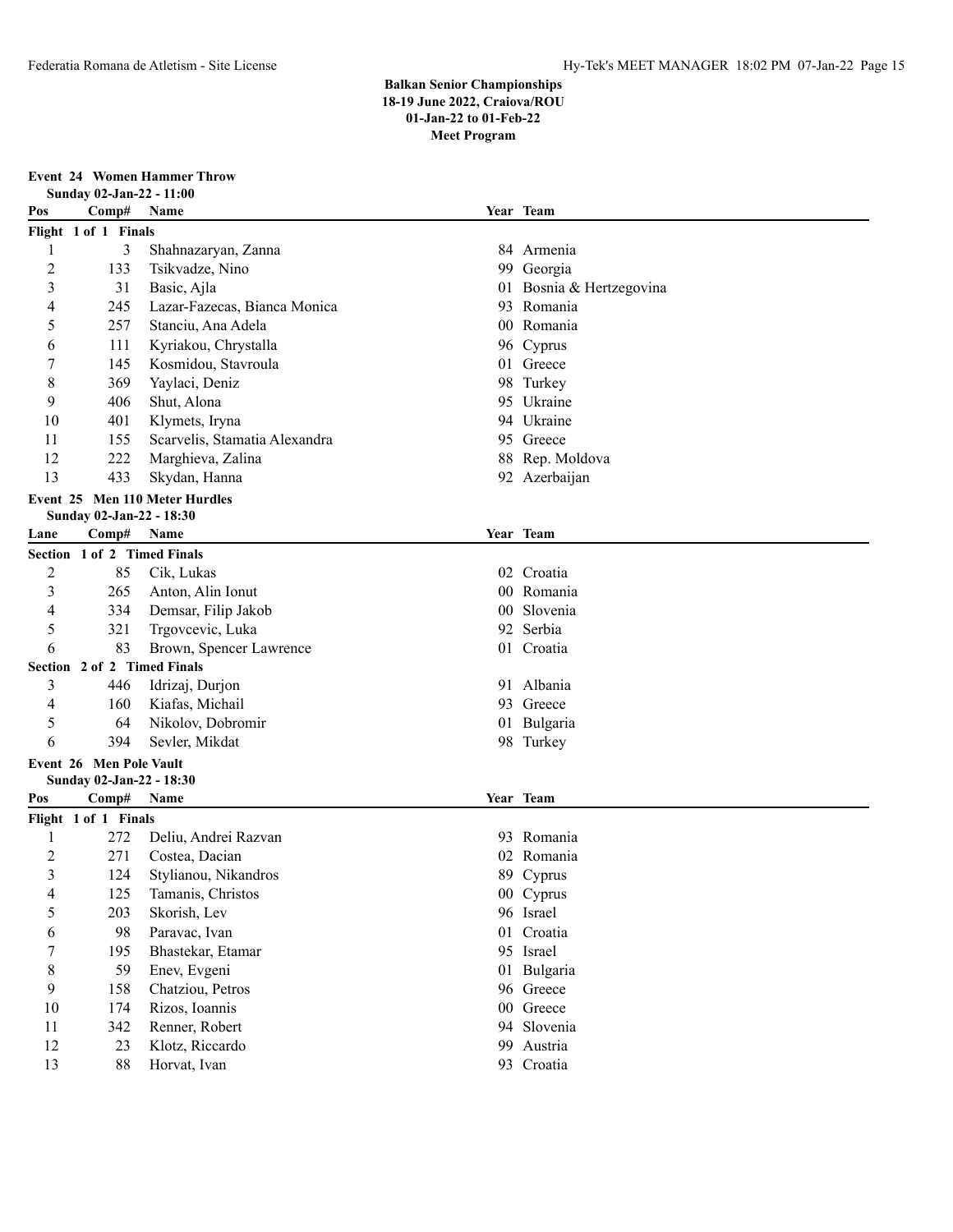#### **Event 27 Women 100 Meter Hurdles**

|                | Sunday 02-Jan-22 - 18:45          |                            |                 |                          |  |
|----------------|-----------------------------------|----------------------------|-----------------|--------------------------|--|
| Lane           | Comp#                             | Name                       |                 | Year Team                |  |
|                | Section 1 of 2 Timed Finals       |                            |                 |                          |  |
| $\overline{c}$ | 142                               | Karagianni, Anais          |                 | 99 Greece                |  |
| 3              | 351                               | Ayaz, Sevval               |                 | 00 Turkey                |  |
| 4              | 251                               | Nesteriuc, Ana-Maria       | 93              | Romania                  |  |
| 5              | 303                               | Lukic, Anja                | 99              | Serbia                   |  |
| 6              | 327                               | Prezelj, Joni Tomicic      | 93              | Slovenia                 |  |
| $\overline{7}$ | 153                               | Pesiridou, Elisavet        |                 | 92 Greece                |  |
| 8              | 105                               | Christofi, Natalia         |                 | 97 Cyprus                |  |
|                | Section 2 of 2 Timed Finals       |                            |                 |                          |  |
| 1              | 453                               | Sina, Melisa               |                 | 02 Albania               |  |
| $\overline{c}$ | 241                               | Govoreanu, Dana Maria      |                 | 03 Romania               |  |
| 3              | 16                                | Plank, Johanna             |                 | 02 Austria               |  |
| 4              | 109                               | Georgiou, Dafni            |                 | 99 Cyprus                |  |
| 5              | 77                                | Loncarek, Ivana            |                 | 91 Croatia               |  |
| 6              | 188                               | Levy, Linoy                |                 | 04 Israel                |  |
| $\overline{7}$ | 189                               | Lokshin, Alexandra         |                 | 94 Israel                |  |
| 8              | 300                               | Emini, Milica              |                 | 99 Serbia                |  |
|                |                                   | Event 28 Women Triple Jump |                 |                          |  |
|                | Sunday 02-Jan-22 - 18:45          |                            |                 |                          |  |
| Pos            | Comp#                             | Name                       |                 | Year Team                |  |
|                | Flight 1 of 1 Finals              |                            |                 |                          |  |
| 1              | 57                                | Yordanova, Dimana          |                 | 88 Bulgaria              |  |
| $\overline{2}$ | 73                                | Ivankovic, Marija          |                 | 98 Croatia               |  |
| 3              | 2                                 | Sargsyan, Yana             | $00\,$          | Armenia                  |  |
| 4              | 326                               | Pepelnak, Eva              | 00 <sup>°</sup> | Slovenia                 |  |
| 5              | 71                                | Borovic, Paola             |                 | 95 Croatia               |  |
| 6              | 407                               | Siney, Mariya              |                 | 97 Ukraine               |  |
| 7              | 242                               | Ion, Diana Ana Maria       | 00              | Romania                  |  |
| 8              | 259                               | Talos, Elena Andreea       |                 | 95 Romania               |  |
| 9              | 143                               | Karydi, Spyridoula         |                 | 01 Greece                |  |
| 10             | 311                               | Vuleta, Ivana              |                 | 90 Serbia                |  |
| 11             | 347                               | Akgoz, Gizem               |                 | 01 Turkey                |  |
| 12             | 55                                | Nacheva, Aleksandra        | 01              | Bulgaria                 |  |
| 13             | 354                               | Danismaz, Tugba            |                 | 99 Turkey                |  |
|                | <b>Event 29 Men Javelin Throw</b> |                            |                 |                          |  |
|                | Sunday 02-Jan-22 - 19:10          |                            |                 |                          |  |
| Pos            | Comp#                             | Name                       |                 | Year Team                |  |
|                | Flight 1 of 1 Finals              |                            |                 |                          |  |
| 1              | 93                                | Markovic, Arno             |                 | 99 Croatia               |  |
| $\overline{c}$ | 419                               | Kushniruk, Yuriy           |                 | 94 Ukraine               |  |
| 3              | 115                               | Batzavalis, Paraskevas     |                 | 94 Cyprus                |  |
| 4              | 39                                | Mileusnic, Dejan           |                 | 91 Bosnia & Hertzegovina |  |
| 5              | 269                               | Both, Denis Adrian         |                 | 97 Romania               |  |
| 6              | 66                                | Slavov, Mark               |                 | 94 Bulgaria              |  |
| 7              | 180                               | Tsitsos, Dimitrios         |                 | 00 Greece                |  |
| 8              | 320                               | Samac, Vedran              |                 | 90 Serbia                |  |
| 9              | 285                               | Novac, Alexandru Mihaita   |                 | 97 Romania               |  |
|                |                                   |                            |                 |                          |  |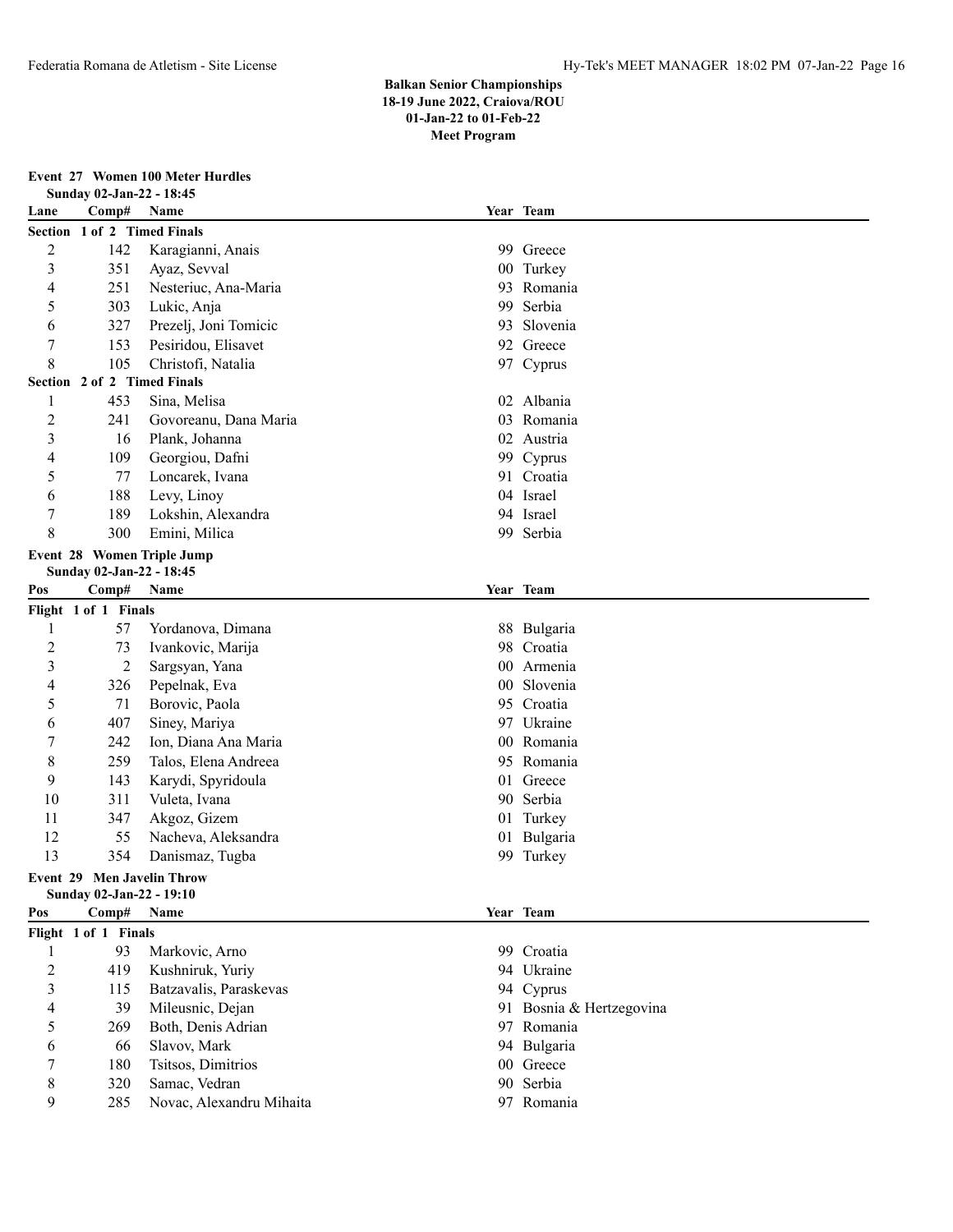**Event 30 Women 200 Meter Dash Sunday 02-Jan-22 - 19:15 Lane Comp# Name Year Team Section 1 of 2 Timed Finals** 404 Radiuk-Kucuk, Olena 99 Ukraine 72 Drljacic, Veronika 01 Croatia 137 Chatziriga-Spanoudak, Rafailia 94 Greece 108 Fotopoulou, Olivia 96 Cyprus 231 Baboi, Marina Andreea 99 Romania 30 Linder, Magdalena 00 Austria 47 Andonova, Nikol 00 Bulgaria **Section 2 of 2 Timed Finals** 1 Chiloyan, Gayane 00 Armenia 304 Milutinovic, Tamara 01 Serbia 237 Ciocan, Rebeca Daria 04 Romania 350 Armutcu, Zulha 02 Turkey 312 Vuletic, Tamara 00 Serbia 451 Beqiri, Iljana 00 Albania **Event 31 Women High Jump Sunday 02-Jan-22 - 19:15 Pos Comp# Name Year Team Flight 1 of 1 Finals** 236 Budica, Florentina 95 Romania 258 Stanciu, Daniela 87 Romania 110 Ioannidou, Styliana 03 Cyprus 34 Lucic, Sara 00 Bosnia & Hertzegovina 103 Charalambous, Despoina 03 Cyprus 325 Omerzu, Lara 98 Slovenia 74 Jeletic, Tihana 96 Croatia 364 Savaskan, Buse 99 Turkey 306 Rokavec, Zorana 04 Serbia 141 Gusin, Tatiana 94 Greece 322 Apostolovski, Lia 00 Slovenia 138 Christogeorgou, Eleftheria 98 Greece 13 50 Demireva, Mirela 89 Bulgaria **Event 32 Men 200 Meter Dash Sunday 02-Jan-22 - 19:35 Lane Comp# Name Year Team Section 1 of 3 Timed Finals** 344 Sustersic, Matevz 01 Slovenia 293 Tanase, Marian Valentin 97 Romania 193 Afrifa, Blessing 03 Israel 178 Trivyzas, Panagiotis 87 Greece 159 Empeoglou, Nikolaos 97 Greece 63 Mutafov, Slavi 00 Bulgaria

8 417 Kovalenko, Stanislav 97 Ukraine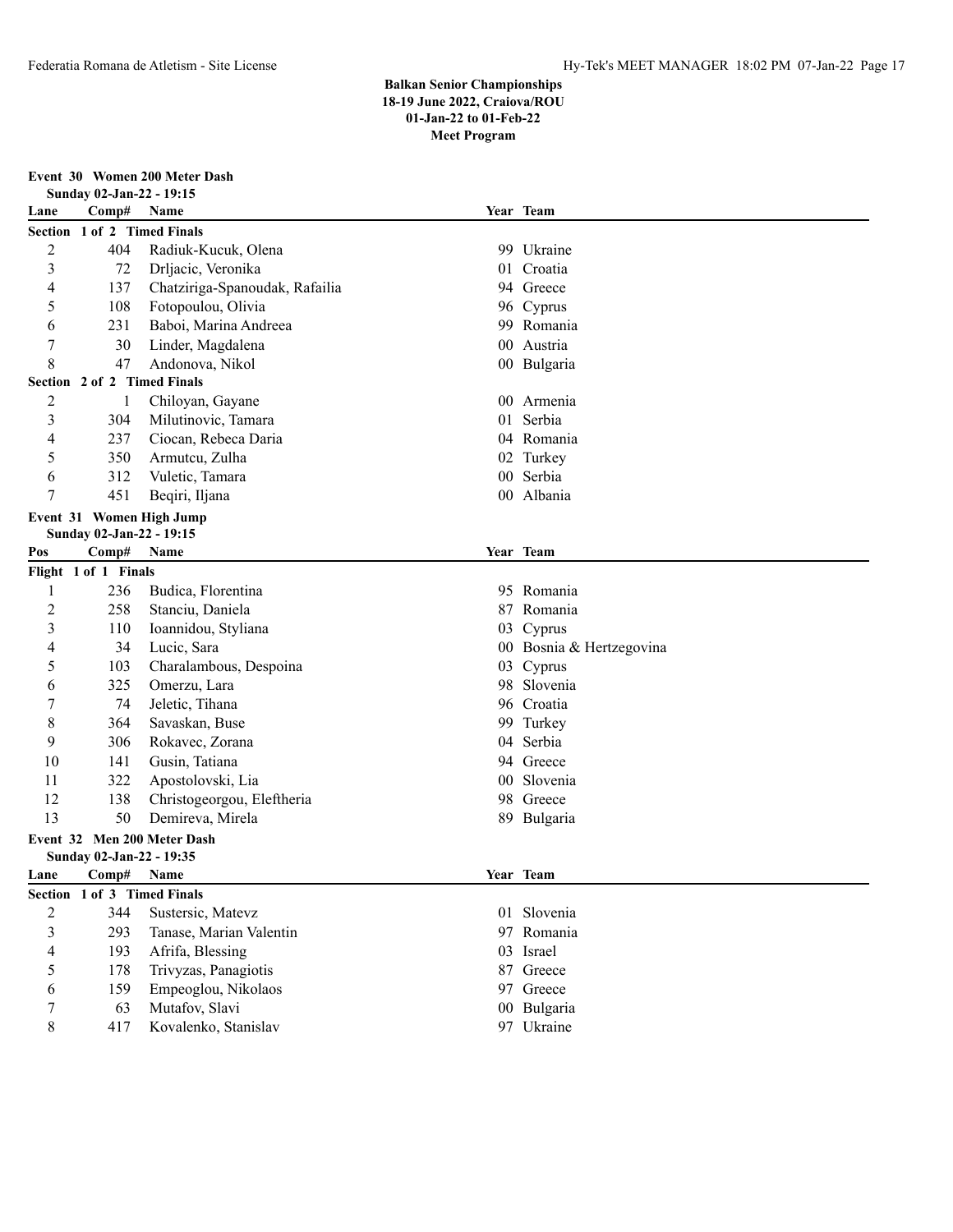|      |                             | Section 2 of 3 Timed Finals(Event 32 Men 200 Meter Dash) |    |                          |
|------|-----------------------------|----------------------------------------------------------|----|--------------------------|
| 2    | 129                         | Endeladze, Mindia                                        |    | 98 Georgia               |
| 3    | 385                         | Gokturk, Emre                                            |    | 01 Turkey                |
| 4    | 316                         | Kijanovic, Bosko                                         |    | 00 Serbia                |
| 5    | 92                          | Marcius, Karlo                                           |    | 99 Croatia               |
| 6    | 443                         | Burraj, Franko                                           |    | 98 Albania               |
| 7    | 114                         | Avgoustinou, Stavros                                     |    | 98 Cyprus                |
| 8    | 230                         | Zatic, Alexandru                                         |    | 93 Rep. Moldova          |
|      | Section 3 of 3 Timed Finals |                                                          |    |                          |
| 2    | 89                          | Jakobovic, Luka                                          |    | 02 Croatia               |
| 3    | 280                         | Geamanu, Alexandru                                       |    | 00 Romania               |
| 4    | 227                         | Galusco, Ivan                                            |    | 02 Rep. Moldova          |
| 5    | 386                         | Hekimoglu, Yigitcan                                      |    | 92 Turkey                |
| 6    | 455                         | Emrllahu, Lirim                                          |    | 98 Kosovo                |
| 7    | 41                          | Savic, Egon                                              |    | 99 Bosnia & Hertzegovina |
|      |                             | Event 33 Men 3000 Meter Run                              |    |                          |
|      | Sunday 02-Jan-22 - 19:50    |                                                          |    |                          |
| Lane | Comp#                       | <b>Name</b>                                              |    | Year Team                |
|      | Section 1 of 1 Timed Finals |                                                          |    |                          |
| 1    | 208                         | Ivanovski, Dario                                         |    | 97 Macedonia             |
| 2    | 378                         | Barbaros, Ramazan                                        |    | 98 Turkey                |
| 3    | 374                         | Amactan, Omer                                            |    | 01 Turkey                |
| 4    | 82                          | Bosnjak, Dino                                            |    | 94 Croatia               |
| 5    | 97                          | Novosel, Tomislav                                        |    | 99 Croatia               |
| 6    | 279                         | Gavril, Stefan Iulius                                    |    | 89 Romania               |
| 7    | 291                         | Stefana, Andrei Cristian                                 |    | 88 Romania               |
| 8    | 37                          | Gutic, Uros                                              |    | 97 Bosnia & Hertzegovina |
|      |                             | Event 34 Men 3000 Meter Steeplechase                     |    |                          |
|      | Sunday 02-Jan-22 - 20:05    |                                                          |    |                          |
| Lane | Comp#                       | Name                                                     |    | Year Team                |
|      | Section 1 of 1 Timed Finals |                                                          |    |                          |
| 1    | 396                         | Yego, Hilal                                              |    | 92 Turkey                |
| 2    | 175                         | Stamoulis, Georgios                                      |    | 98 Greece                |
| 3    | 26                          | Rattinger, Tobias                                        |    | 97 Austria               |
| 4    | 80                          | Belcic, Bruno                                            |    | 00 Croatia               |
| 5    | 96                          | Nedeljkovic, Lovro                                       |    | 00 Croatia               |
| 6    | 40                          | Mrkanovic, Belmin                                        |    | 00 Bosnia & Hertzegovina |
| 7    | 270                         | Cochior, Mihai                                           |    | 99 Romania               |
| 8    | 229                         | Pavlenco, Nicolae                                        |    | 01 Rep. Moldova          |
| 9    | 25                          | Neumann, Bernhard                                        |    | 02 Austria               |
| 10   | 266                         | Atanasoaei, Catalin Constantin                           | 93 | Romania                  |
| 11   | 464                         | Vandevsky, Leonid                                        |    | 00 Macedonia             |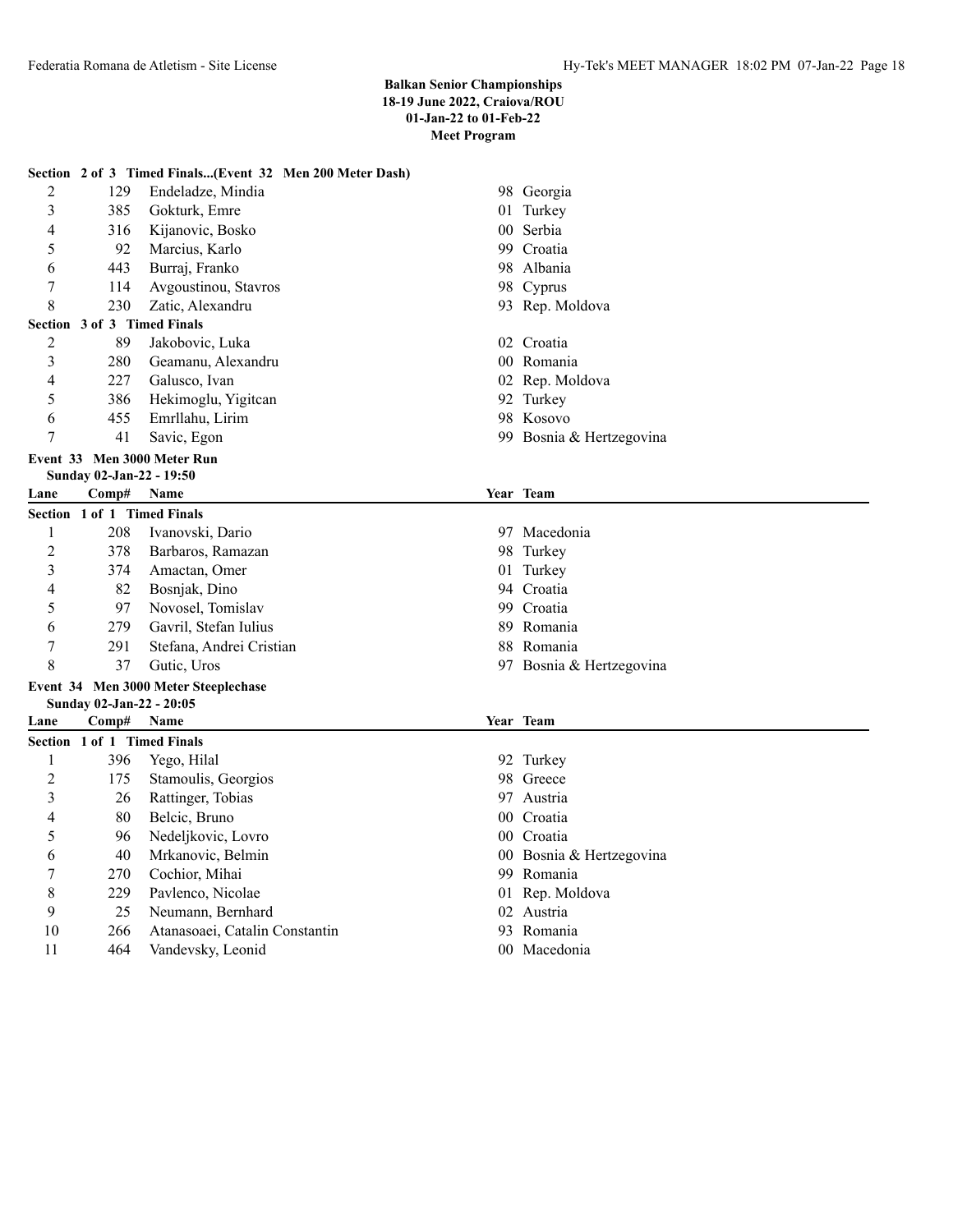**Event 35 Women Shot Put Sunday 02-Jan-22 - 20:00 Pos Comp# Name Year Team Flight 1 of 1 Finals** 35 Tesanovic, Gorana 77 Bosnia & Hertzegovina 261 Tiganasu, Ioana Diana 00 Romania 211 Kljejevic, Vesna 05 Montenegro 214 Rakocevic, Kristina 98 Montenegro 149 Magkoulia, Maria 00 Greece 371 Yilmaz, Aysel 99 Turkey 127 Shatirishvili, Sopiko 95 Georgia 399 Golodna, Olha 91 Ukraine 221 Bezede, Dimitriana 94 Rep. Moldova **Event 36 Women 1500 Meter Run Sunday 02-Jan-22 - 20:35 Lane Comp# Name Year Team Section 1 of 1 Timed Finals** 352 Ayyildiz, Silan 99 Turkey 255 Simiuc, Lenuta Petronela 94 Romania 183 Auerbach, Sivan 00 Israel 307 Simovic, Teodora 93 Serbia 240 Florea, Maria Claudia 95 Romania 187 Halabi, Karawan 95 Israel 458 Bakrraci, Gresa 95 Kosovo 106 Evangelidou, Natalia 91 Cyprus 70 Andrijasevic, Klara 01 Croatia 52 Georgieva, Lilyana 00 Bulgaria 363 Ozdogan, Sevval 02 Turkey 48 Avramova, Devora 00 Bulgaria **Event 37 Men Discus Throw Sunday 02-Jan-22 - 20:30 Pos Comp# Name Year Team Flight 1 of 1 Finals** 460 Suma, Alaudin 02 Kosovo 2 217 Kukulicic, Ivan 1986 Montenegro 297 Ursu, Sergiu 80 Romania 177 Thanopoulos, Iason 94 Greece 382 Cankaya, Enes 02 Turkey 393 Sahin, Omer 95 Turkey 128 Abulashvili, Temuri 98 Georgia 431 Valitov, Ruslan 97 Ukraine 424 Nesterenko, Mykyta 91 Ukraine 117 Genethli, Christoforos 98 Cyprus 277 Firfirica, Alin Alexandru 95 Romania 94 Markovic, Martin 96 Croatia 216 Furtula, Danijel 92 Montenegro 121 Parellis, Apostolos 85 Cyprus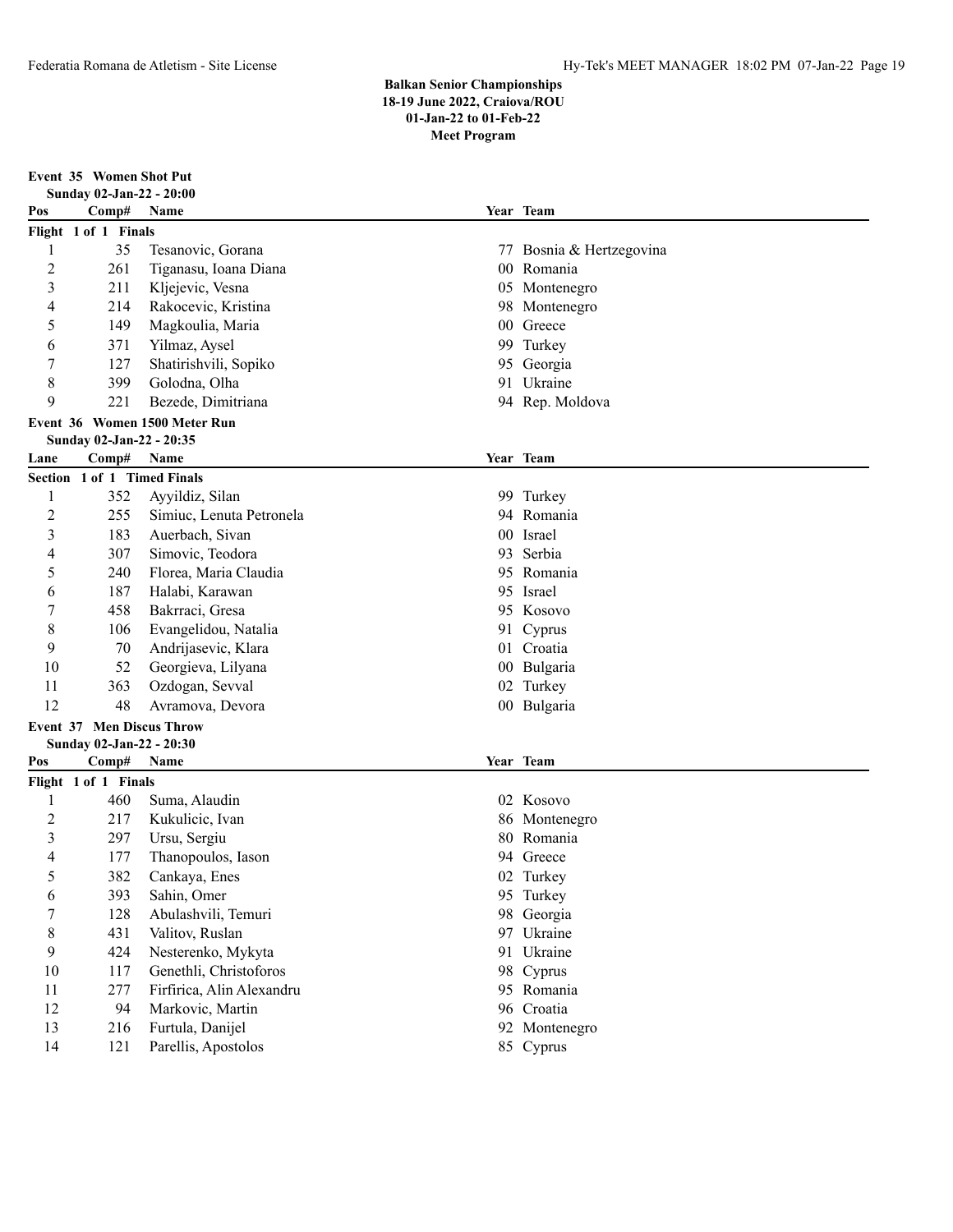**Event 38 Women 5000 Meter Run**

|                | Sunday 02-Jan-22 - 20:45    |                                |    |                          |  |
|----------------|-----------------------------|--------------------------------|----|--------------------------|--|
| Lane           | Comp#                       | Name                           |    | Year Team                |  |
|                | Section 1 of 1 Timed Finals |                                |    |                          |  |
| 1              | 207                         | Pop Arsova, Anrijana           |    | 90 Macedonia             |  |
| 2              | 48                          | Avramova, Devora               |    | 00 Bulgaria              |  |
| 3              | 56                          | Nineva, Marinela               |    | 93 Bulgaria              |  |
| 4              | 356                         | Gunen, Yayla                   |    | 97 Turkey                |  |
| 5              | 104                         | Charalambous, Thalia           |    | 89 Cyprus                |  |
| 6              | 452                         | Gega, Luiza                    |    | 88 Albania               |  |
| 7              | 150                         | Marinakou, Anastasia Panagiota |    | 96 Greece                |  |
| 8              | 307                         | Simovic, Teodora               |    | 93 Serbia                |  |
| 9              | 348                         | Arik, Fatma                    |    | 97 Turkey                |  |
| 10             | 247                         | Marginean, Iulia Florina       |    | 04 Romania               |  |
| 11             | 262                         | Vasile, Rut Cristina           |    | 05 Romania               |  |
|                | Event 39 Men Triple Jump    |                                |    |                          |  |
|                | Sunday 02-Jan-22 - 20:45    |                                |    |                          |  |
| Pos            | Comp#                       | Name                           |    | Year Team                |  |
|                | Flight 1 of 1 Finals        |                                |    |                          |  |
| 1              | 69                          | Valchev, Lachezar              |    | 05 Bulgaria              |  |
| $\overline{2}$ | 38                          | Heco, Sedin                    |    | 97 Bosnia & Hertzegovina |  |
| 3              | 415                         | Konovalenko, Artem             |    | 00 Ukraine               |  |
| 4              | 434                         | Andrikopoulos, Nikolaos        |    | 97 Greece                |  |
| 5              | 119                         | Nikolaou, Grigoris             |    | 03 Cyprus                |  |
| 6              | 225                         | Doscalov, Vadim                |    | 99 Rep. Moldova          |  |
| 7              | 447                         | Cengeli, Muhamet               |    | 99 Albania               |  |
| 8              | 380                         | Cakir, Batuhan                 |    | 01 Turkey                |  |
| 9              | 281                         | Grecu, Razvan Cristian         |    | 99 Romania               |  |
| 10             | 7                           | Sargsyan, Aramayis             | 99 | Armenia                  |  |
| 11             | 172                         | Pantazis, Andreas              |    | 00 Greece                |  |
| 12             | 91                          | Kozina, Filip                  |    | 02 Croatia               |  |
| 13             | 340                         | Luxa, Jan                      |    | 96 Slovenia              |  |
| 14             | 292                         | Tache, Alexandru Gheorghe      |    | 98 Romania               |  |
| 15             | 68                          | Tochev, Martin                 |    | 02 Bulgaria              |  |
| 16             | 5                           | Hovakimyan, Gor                |    | 04 Armenia               |  |
| 17             | 448                         | Kiri, Kolindo                  |    | 04 Albania               |  |
|                |                             | Event 40 Men 800 Meter Run     |    |                          |  |
|                | Sunday 02-Jan-22 - 21:10    |                                |    |                          |  |
| Lane           | Comp#                       | Name                           |    | Year Team                |  |
|                | Section 1 of 3 Timed Finals |                                |    |                          |  |
| 1              | 457                         | Hajdari, Musa                  |    | 87 Kosovo                |  |
| $\overline{c}$ | 299                         | Voicu, Cristian Gabriel        |    | 01 Romania               |  |
| 3              | 346                         | Vukovic, Jan                   |    | 00 Slovenia              |  |
| 4              | 123                         | Spyrou, Stavros                |    | 00 Cyprus                |  |
| 5              | 456                         | Kryeziu, Astrit                |    | 91 Kosovo                |  |
| 6              | 395                         | Teksoz, Salih                  |    | 94 Turkey                |  |